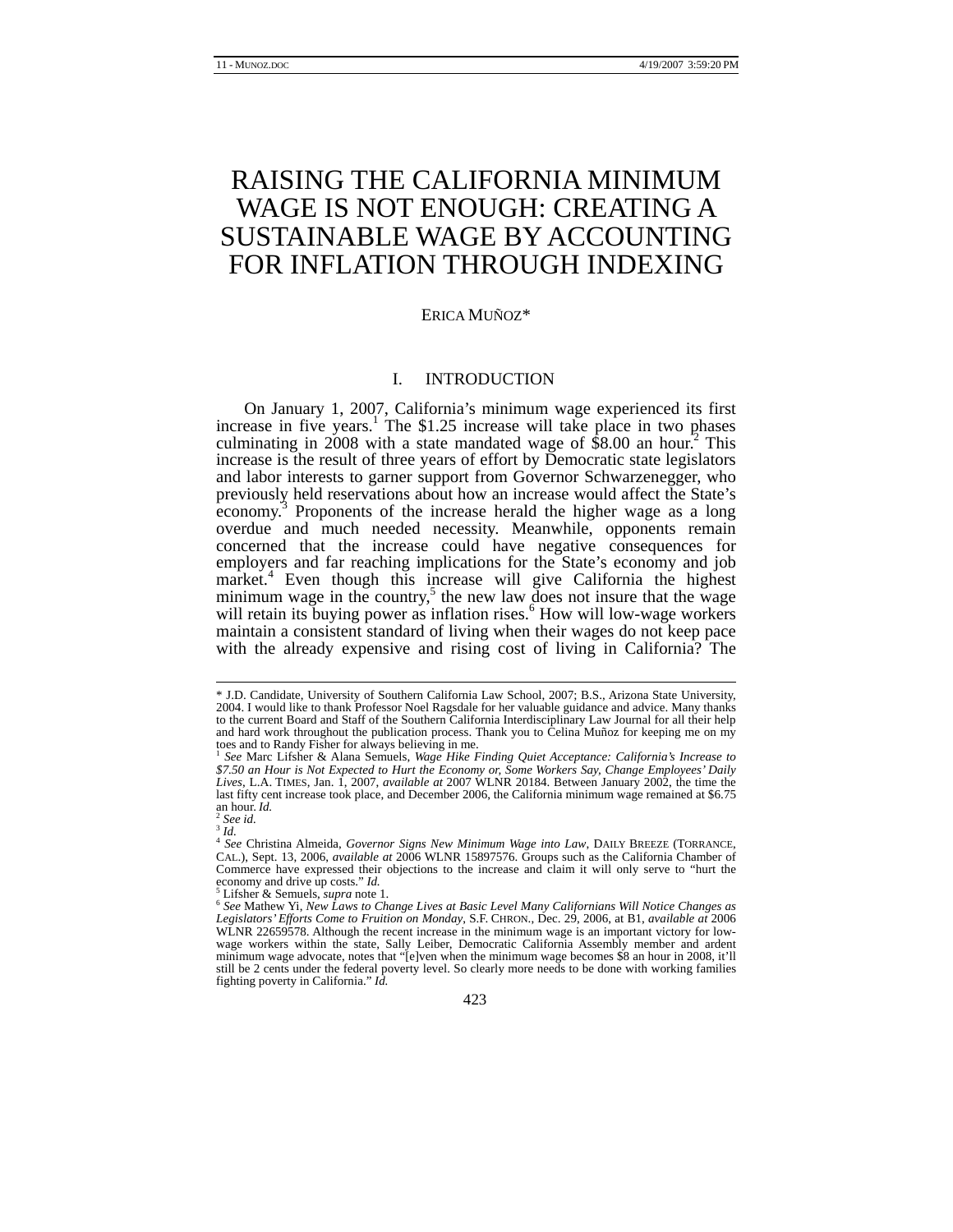answer seems simple enough: provide a legitimate legislative mechanism that automatically adjusts the minimum wage with inflation each year. Implementing such a provision, however, will not be easy and has already been met by staunch opposition from both the Governor and business interests within the State. As the effects of failing to couple the minimum wage with some form of inflationary indexing will be felt by many employees beyond California's lowest paid workers, it is an issue that California can no longer afford to ignore.

This Note examines the economic and social impact that the recent increase in the minimum wage could have on the State of California and the pressing need for a system of inflationary indexing. Part II provides a historical background of state, federal and California minimum wage legislation. Part III discusses the governing minimum wage legislation in California and the history behind its enactment. Part IV details what effects an increase in the minimum wage will have on California and addresses the economic implications and consequences of such an increase, including whether or not an increase will result in a corresponding decrease in employment for low-wage workers. Part V explains the concept of inflationary indexing and, specifically, how this technique has been used successfully in the administration of Social Security benefits. Part VI details the argument for raising and indexing California's minimum wage. First, it presents the need for the creation of a sustainable living wage. Second, it details the reasons why annual inflationary indexing of the minimum wage is the best means to achieve this goal. Part VII concludes and reiterates the reasons why instituting a system of inflationary indexing in California will help low-wage workers keep pace with their rising cost of living.

# II. HISTORY OF MINIMUM WAGE LEGISLATION

# A. STATE LEVEL REGULATION

When it came to enacting a minimum hourly wage for workers, states, not the federal government, first addressed the issue. The first state to enact such legislation was Massachusetts in 1912; the law was designed to specifically protect working women and children.<sup>7</sup> This hourly wage, however, was not a mandated requisite. Rather, the State appointed a minimum wage commission that was limited to recommending an amount that would suffice as a living wage.<sup>8</sup> The commission was limited in its means of enforcement, and the only punishment for businesses that committed violations was having their name and violation published in the state's newspapers.<sup>9</sup> By 1913, eight other states, including California,

<sup>-&</sup>lt;br>7  $^7$  JEROLD WALTMAN, THE POLITICS OF THE MINIMUM WAGE 28 (U. of Ill. Press 2000).  $^8$  *See id.* at 29.  $^9$   $I\!d$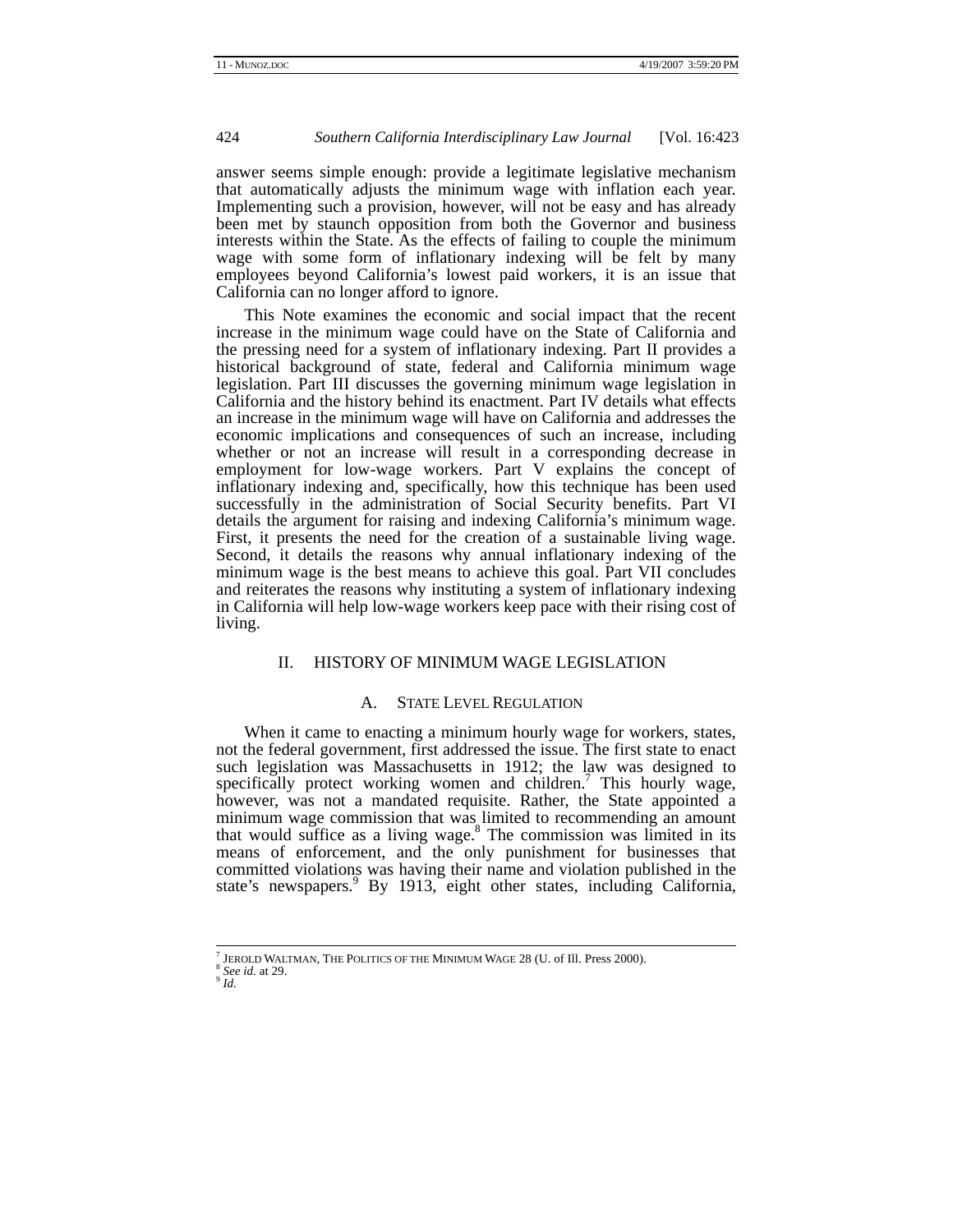passed minimum wage laws $^{10}$  and the number grew to a total of thirteen states by 1920.<sup>11</sup> Many more states followed suit once the Great Depression hit the American industrial landscape, resulting in twenty-five states enacting some form of minimum wage legislation by  $1938$ <sup>1</sup>

Although many state legislatures were willing to support required wages for hourly workers, the Supreme Court took longer to be convinced. In 1936, the Supreme Court struck down state minimum wage legislation for the last time in *Morehead v. New York ex rel. Tipaldo*. 13 In *Tipaldo*, the Court reiterated that it would interpret the Due Process Clause as prohibiting New York, or any state, from impeding the ability of employers to contractually negotiate with their employees in order to determine wages.<sup>14</sup> Since Congress had not yet enacted any type of federal minimum wage, the decision in *Tipaldo* effectively took away the government's ability to regulate employers and protect citizens against oppressive and poverty inducing wages.<sup>15</sup> Consequently, millions of American workers were unable to receive wage protection that would ensure their standard of living was above the poverty line and that the hours they worked were not excessive.

#### B. FEDERAL LEVEL REGULATION

Early on, Congress, following the example set by various states, also saw the need for a mandated minimum wage on a national level. In 1918 Congress created a minimum wage board with the authority to set wages for women and children working in Washington D.C.<sup>16</sup> However, beginning with *Adkins v. Children's Hospital* in 1923, the Supreme Court established a trend of striking down Congress's attempts at wage regulation as unconstitutional.

The first minimum wage legislation actually passed in Congress was the National Industrial Recovery Act of 1933 (NIRA).<sup>18</sup> But even under the NIRA there was no uniform minimum wage and pay scales varied widely across industries.<sup>19</sup> All the same, when the NIRA was contested, the Supreme Court declared it unconstitutional and invalid under the

<sup>&</sup>lt;sup>10</sup> *Id.* The eight states were as follows: Oregon, Utah, Washington, Nebraska, Minnesota, Colorado, California, and Wisconsin. *Id.* 

If William P. Quigley, *"A Fair Day's Pay for a Fair Day's Work": Time to Raise and Index the Minimum Wage*, 27 ST. MARY's L.J. 513, 516 (1996).<br><sup>12</sup> WALTMAN, *supra* note 7, at 29–30. *Minimum Wage*, 27 ST. MARY'S L.J. 513, 516 (1996).<br><sup>13</sup> WALTMAN, *supra* note 7, at 29–30.<br><sup>13</sup> Quigley, *supra* note 11, at 519.<br><sup>14</sup> Morehead v. New York ex rel. Tipaldo, 298 U.S. 587, 610 (1936).<br><sup>14</sup> Morehead v. New

per hour, which is \$16.50 per week, or \$71.50 per month. *Id.* at 520.<br><sup>17</sup> *See* Adkins v. Children's Hosp., 261 U.S. 525, 559 (1923) (holding that Washington D.C.'s proscribed

minimum wage law was unconstitutional).

<sup>&</sup>lt;sup>18</sup> See WALTMAN, *supra* note 7, at 28.<br><sup>19</sup> See Quigley, *supra* note 11, at 521–22. Wages ranged from 12.5 cents an hour for the Puerto Rican needle trades to 70 cents an hour in the construction industry. *Id.*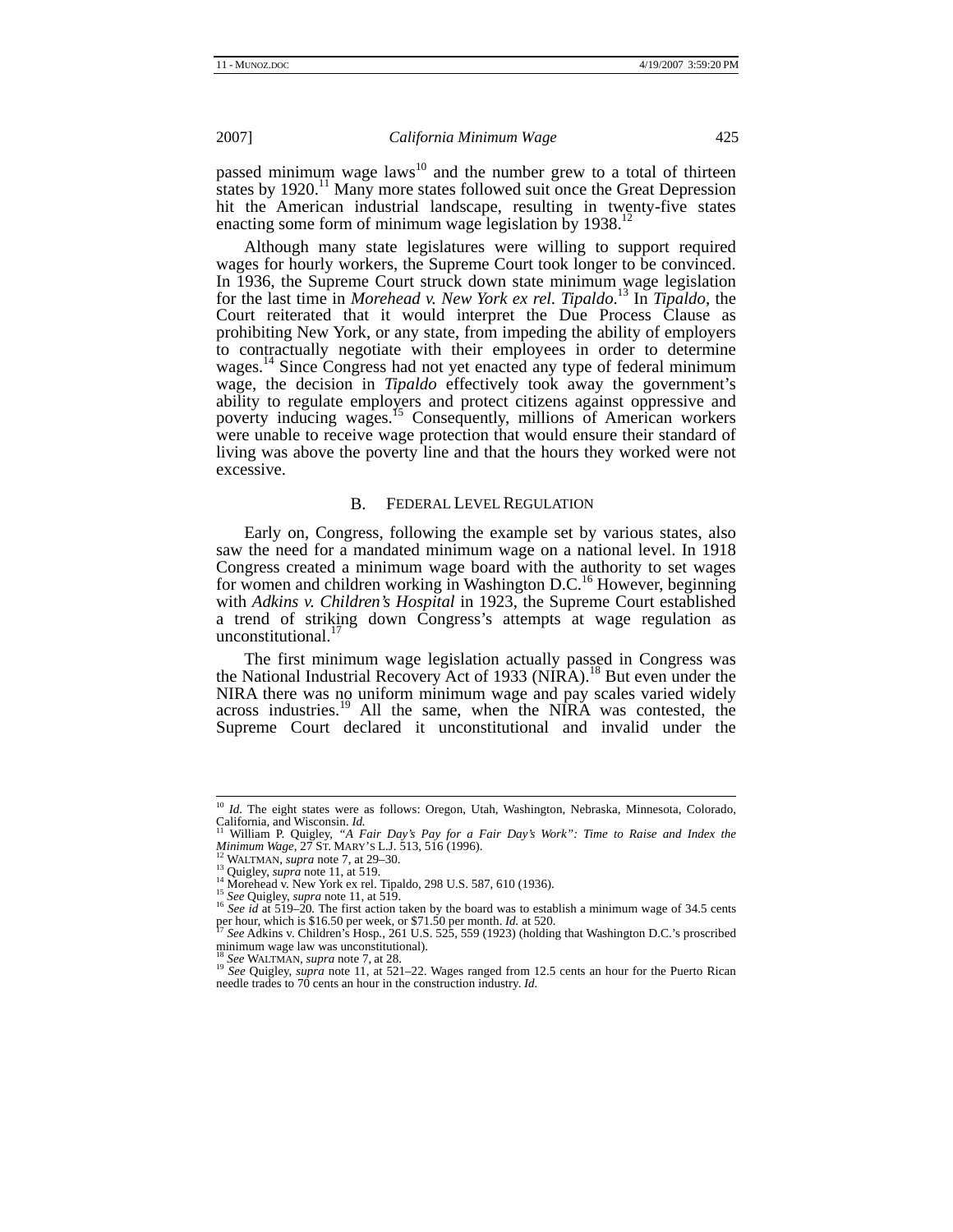Commerce Clause in *Schechter Poultry Corp. v. United States*. 20 Commentators lauded the Court's decision to rule the NIRA unconstitutional because, had it stood, the structure of the statute may have subjected African-Americans to permanent second-class legal and economic status.<sup>21</sup> The Court also struck down several other federal minimum wage acts created as part of President Roosevelt's New Deal legislation and it began to appear that it might be impossible for state or federal lawmakers to protect the worker's right to earn a fair minimum wage. $^{22}$ 

Congress took a step closer to settling this issue in mid-1937, when the Fair Labor Standards Act (FLSA) was introduced.<sup>23</sup> While there was a great deal of support for this long awaited legislation, the bill was strongly opposed by business lobbies and agricultural interests from the South who depended heavily on low-wage  $\overline{\text{labor}}^{24}$  Organized labor also had its reservations about the FLSA and, amidst these controversies, the bill was ultimately held over until  $1938<sup>25</sup>$  In the meantime, ten months after it handed down its decision in *Tipaldo*, the Supreme Court abandoned its opposition to minimum wage reforms when it decided *West Coast Hotel Co. v. Parish*. 26 This case, decided on March 29, 1937, reversed the Court's decisions in *Tipaldo* and *Adkins* and recognized a basic support for lowwage workers by finally upholding this type of legislation. The Court wrote in *Parish*:

The exploitation of a class of workers who are in an unequal position with respect to bargaining power and are thus relatively defenseless against the denial of a living wage is not only detrimental to their health and well being but casts a direct burden for their support upon the community. . . . The community is not bound to provide what is in effect a subsidy for unconscionable employers. The community may direct its law-making power to correct the abuse which springs from their selfish disregard of the public interest. $27$ 

No longer fearing that the Supreme Court would thwart their attempts at wage regulation, both the House and the Senate finally passed a modified version of the FLSA and it was officially signed into law on June 25,

 <sup>20</sup> Schechter Poultry Corp. v. U.S., 295 U.S. 495, 550 (1935) (holding that governmental regulation of employee's wages was an inappropriate and unconstitutional use of the federal commerce power when<br>the employees were employed in "intrastate business").<br><sup>21</sup> See David E. Bernstein, *Roots of the 'Underclass': The Decline* 

*the Rise of Racist Labor Legislation*, 43 AM. U. L. REV. 85, 120 (1993) (discussing the racist nature of the statute that would have effectively redistributed employment and resources from African-Americans to whites during the Depression).

<sup>&</sup>lt;sup>22</sup> Quigley, *supra* note 11, at 522.<br><sup>23</sup> See Rachel Harvey, Note, *Labor Law: Challenges to the Living Wage Movement: Obstacles to Economic Justice*, 14 U. FLA. J. L. & PUB. POL'Y. 229, 237 (2003).<br><sup>24</sup> Quigley, *supra* note 11, at 523.<br><sup>25</sup> Quigley, *supra* note 11, at 523–24.<br><sup>26</sup> Parish v. West Coast Hotel Co., 300 U.S. 379 (1937).<br><sup>27</sup> Id. at 39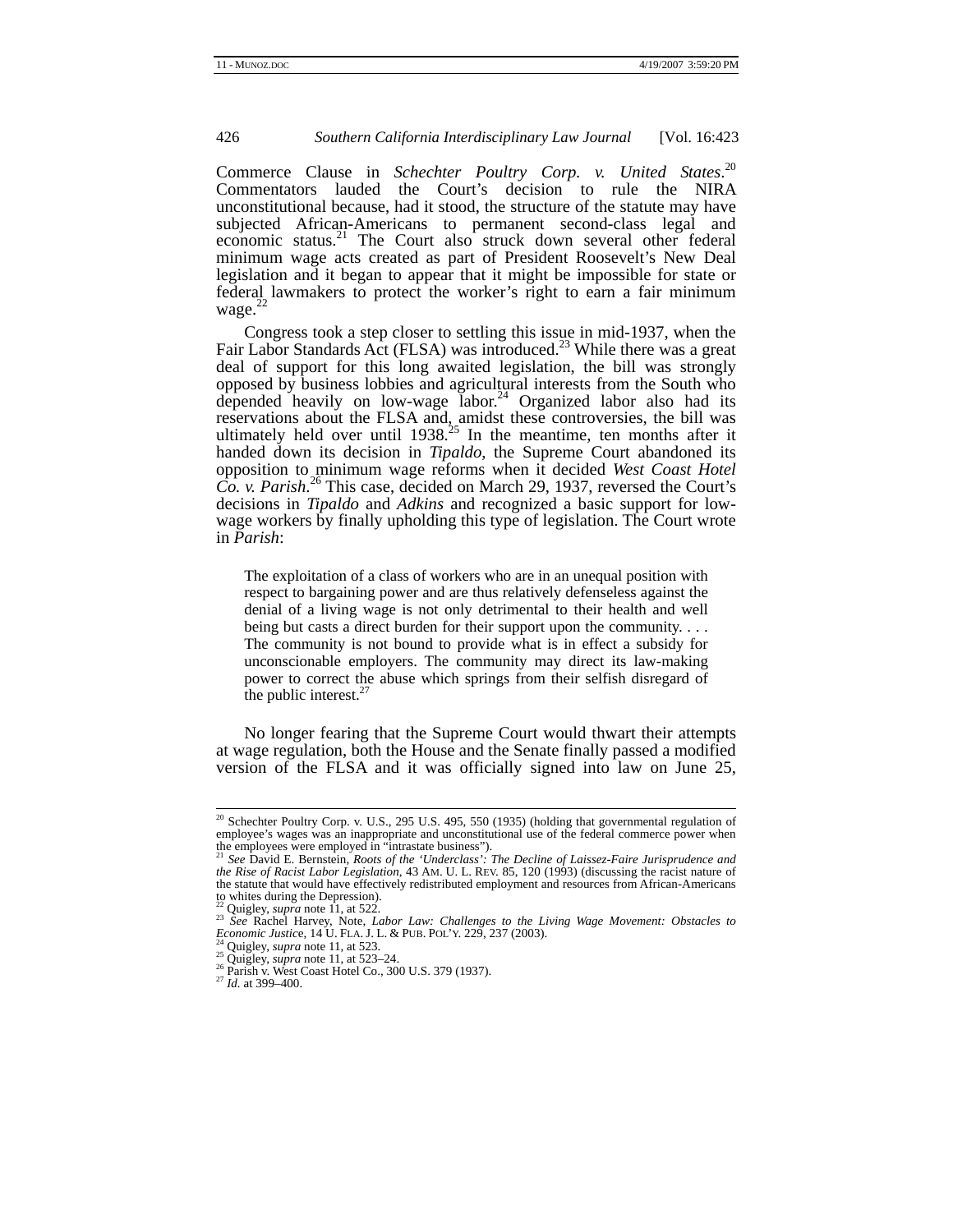1938.28 Congress's intent behind enacting the FLSA was to address the burdens that unfair labor practices were imposing on interstate economic activity.<sup>29</sup> The Court's support for this type of legislation was formally implemented in 1941 when it unanimously upheld the FLSA in *United States v. Darby*.<sup>30</sup> In addition to setting the minimum wage, the FLSA also established policies concerning hours worked, child labor, and employment conditions, as well as policies aimed at fostering the flow of commerce between the states.<sup>31</sup> Although the FLSA covered a significant portion of working Americans, it also contained a plethora of exemptions<sup>32</sup> and it has been amended numerous times since it was initially enacted.<sup>33</sup>

The current federal minimum wage is  $$5.15$  an hour.<sup>34</sup> It has remained unchanged since September 1, 1997, the last time an increase was authorized by Congress.<sup>35</sup> In January 2007, the new House of Representatives, controlled by the Democratic Party, overwhelmingly voted to increase the federal minimum wage to \$7.25 an hour by mid-2009.<sup>36</sup> The Senate has passed the increase as well and the two chambers are now attempting to come to an agreement regarding the inclusion of tax breaks for small businesses.<sup>37</sup> Once an consensus is reached, President Bush has

(a) The Congress hereby finds that the existence in industries engaged in commerce or in the production of goods for commerce, of labor conditions detrimental to the maintenance of the minimum standard of living necessary for health, efficiency and general well-being of workers (1) causes commerce and the channels and instrumentalities of commerce to be used to spread and perpetuate such labor conditions among the workers of the several states; (2) burdens commerce and the free flow of goods in commerce; (3) constitutes an unfair method of competition in commerce; (4) leads to labor disputes burdening and obstructing commerce and the free flow of goods in commerce and (5) interferes with the orderly and fair marketing of goods in commerce.

<sup>32</sup> These exemptions are generally focused around whether the "type" of employer and employee fits within the exemption. KRUMM, *supra* note 29, at 7.

The FLSA was amended in 1961, 1966, 1974, 1977, 1989, and 1996. 29 U.S.C. § 206 (2006). The amendments, among other things, have served to broaden what employees and which industries were covered under the act as well as encompassing certain increases in the minimum wage. For instance, the 1961 amendments extended the spectrum of coverage under the FLSA and made the minimum wage applicable to employees who were employed by an enterprise engaged in commerce or the production of goods for commerce. *See* KRUMM, *supra* note 29, at 8–12.<br><sup>34</sup>/<sub>2</sub>29 USC § 206(a)(1) (2006).

 $^{35}$  See id. This amendment to the FLSA was actually passed in 1996 but provided for the 1997 increase.<br><sup>36</sup> Jonathan Weisman, *House Approves Minimum Wage Increase*, WASH. POST, Jan. 11, 2007, *available at* 2007 WLNR 547294. The increase was passed in the House of Representatives by a vote of 315 to 116. *Id.* 

<sup>37</sup> See Richard Simon, *Boasts, Barbs as Democrats Approach Their First 100 Days in the Majority*, L.A. TIMES, Apr. 7, 2007, *available at* http://www.latimes.com/news/nationworld/nation/la-na-

hundred7apr07,0,1500851.story?page=1&coll=la-home-headlines.

<sup>&</sup>lt;sup>28</sup> Quigley, *supra* note 11, at 528.<br><sup>29</sup>*See* RONALD J. KRUMM, THE IMPACT OF THE MINIMUM WAGE ON REGIONAL LABOR MARKETS 1 (American Enterprise Institute for Public Policy Research 1981). The author quoted the exact language of section 2 of the 1938 version of the Fair Labor Standards Act as follows:

*Id.* 30 U.S. v. Darby, 312 U.S. 100, 125 (1941) (holding it was within Congress's power to set wages and 30 U.S. v. Darby, 312 U.S. 100, 125 (1941) (holding it was within Congress's power to set wages and that a federal minimum wage was not a violation of Due Process under the Fifth or Fourteenth Amendments).<br> $31 \text{ See }$ KRUMM, *supra* note 29, at 7.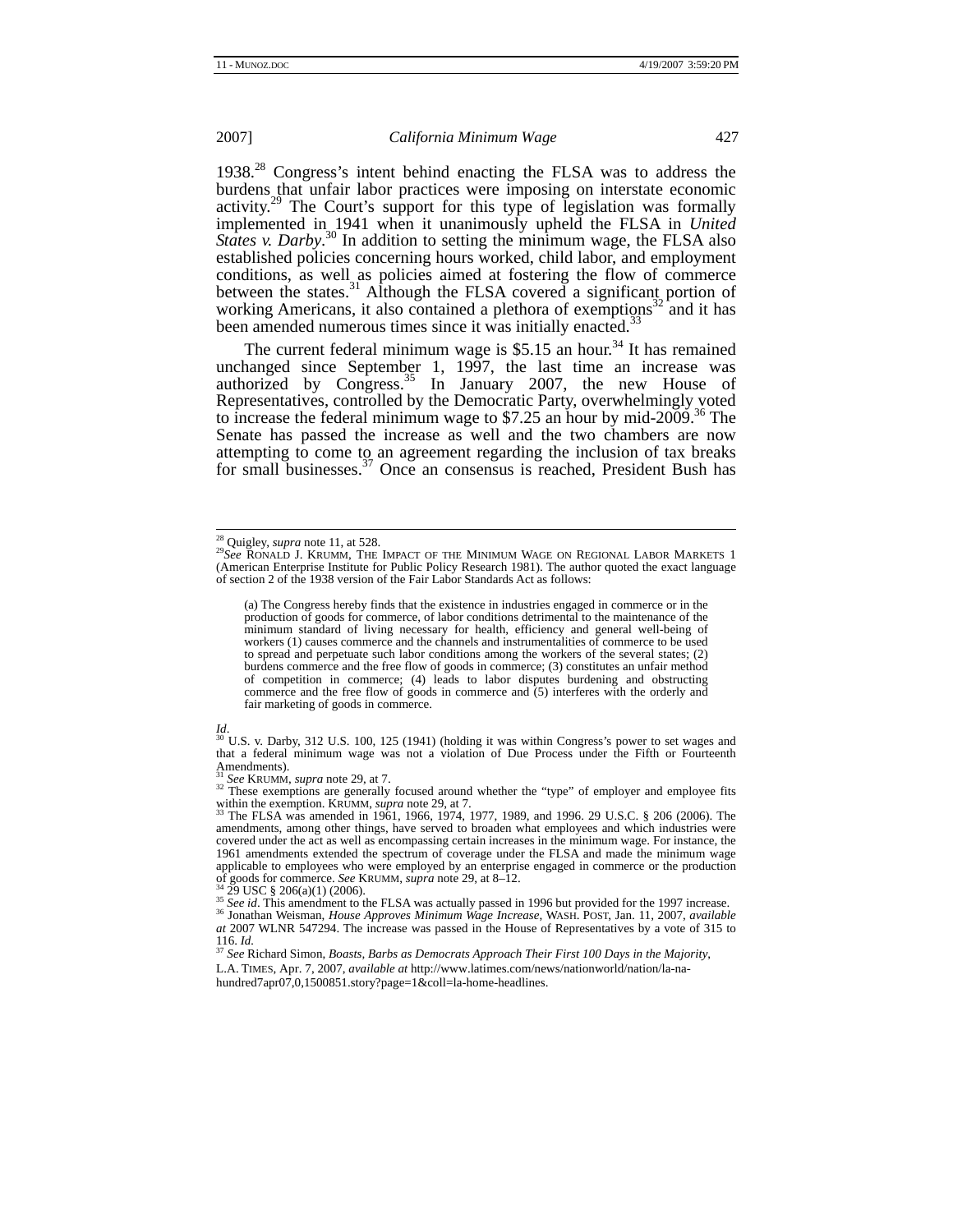indicated he will not oppose signing the bill into law.<sup>38</sup> If passed, and after adjusting for inflation, this additional \$2.10 an hour would represent an increase of approximately four percent over the previous minimum wage. $35$ The FLSA does not preclude individual states from setting a minimum wage above the federally mandated minimum; however, a state is prohibited from setting any wage below this amount.<sup>40</sup> Many states, including California, have minimum wage legislation that takes advantage of this independence and set their minimum wage above the federal amount. $41$ 

# C. CALIFORNIA

On January 1, 2007 California's minimum wage increased for the first time since  $2002.^{42}$  Currently, the minimum wage is \$7.50 an hour but is set to increase again to \$8.00 an hour on January 1, 2008.<sup>43</sup> This represents a total increase of \$1.25 over the last prevailing wage of \$6.75 an hour. Thus, minimum wage workers employed by California businesses earn an hourly rate that is \$2.35 higher than the \$5.15 federal minimum wage.<sup>44</sup> Another difference between California and federal law is that California does not allow employers to credit tips received by employees toward their minimum wage obligations as is permitted by the FLSA.<sup>45</sup> In California, all gratuities earned by employees during their employment are the employee's sole property and the employer cannot use this amount as a credit toward California's minimum wage requirement.<sup>46</sup> This advantage is an important difference because many of California's minimum wage earners are employed in the food and restaurant service industry.

Today, the only way to increase the minimum wage is by amending the California Labor Code. Such modification requires passage of an amendment by both the California State Assembly and Senate. Once this approval is obtained, the governor must also sign the approved version of the bill into law. Prior to 2004, the minimum wage in California could be

 <sup>38</sup> *Executive Comp Splits Minimum Wage Camps*, CFO MAG., Feb. 6, 2007, *available at* 2001 WLNR  $2855410.$ 

<sup>&</sup>lt;sup>39</sup> *Id.*<br><sup>40</sup> *See* 29 USC § 218(a) (2006).<br><sup>41</sup> As of February 2007, the minimum wage in twenty-nine states and the District of Columbia exceeded<br>Associated Missouri Montana Nevada the \$5.15 an hour federal minimum wage. Additionally, Arizona, Colorado, Missouri, Montana, Nevada, and Ohio all passed ballot initiatives in November 2006 that increased their minimum wage above the federal level. Robert Pollin, *A Living Wage We Can Live With*, L.A. TIMES, Jan. 14, 2007, *available at*  http://www.latimes.com/news/opinion/commentary/la-op-pollin14jan14,0,203893.story?coll=la-newscomment-opinions. 42 In 2002, the California minimum wage increased to \$6.75 an hour pursuant to the most recent

minimum wage order issued by the Industrial Wage Commission. *See* California Minimum Wage Order MW-2001, *at* http://www.dir.ca.gov/iwc/Minwage2001.pdf. 43 This increase is due to the passage of A.B. 1835 in September 2006. *See* A.B. 1835, Chapter 230

<sup>(</sup>Cal.), *available at*

<sup>&</sup>lt;sup>44</sup> See Michael Kinsman, *Minimum Wage Should be Tied to Inflation Index*, SAN DIEGO UNION-<br>TRIBUNE, Jan. 8, 2006, *available at* 2006 WLNR 474251.<br><sup>45</sup> CAL. LAB. CODE § 351 (Deering 2006).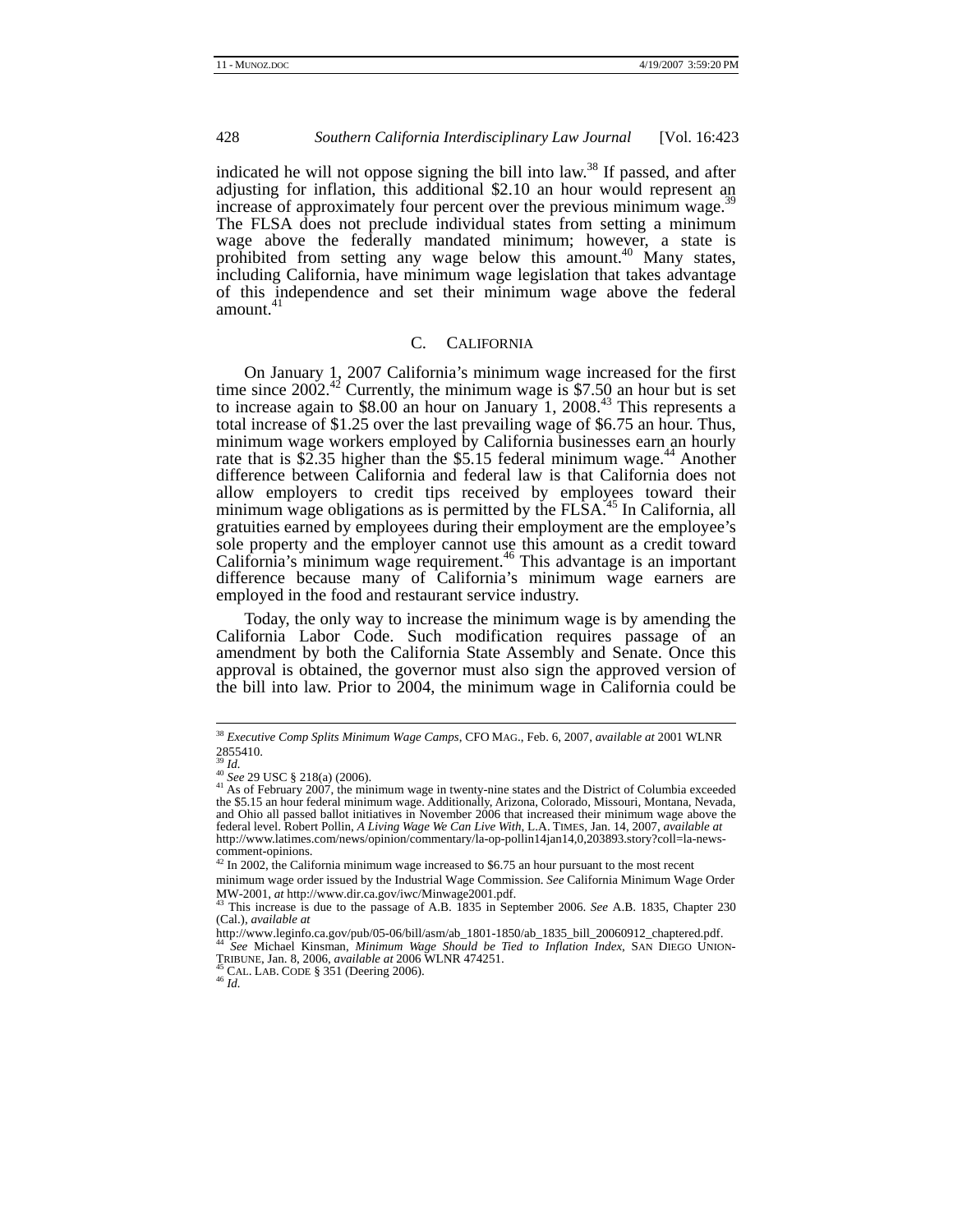set by statute or by the independent action of the California Industrial Wage Commission (IWC)<sup>47</sup>–a five person body appointed by the governor.<sup>48</sup> State Lonninssion  $\mu$   $\mu$   $\sigma$  and  $\sigma$  person  $\sigma$  and  $\sigma$  are  $\sigma$  is a required the IWC to review the adequacy of the minimum wage every two years and determine whether or not an increase was necessary.<sup>4</sup> Traditionally, the IWC would issue orders that set the minimum wage, but this commission was de-funded by the California legislature in 2004 and no longer has the authority to increase the minimum wage.<sup>51</sup>

Some cities in California acted independently in this area and enacted their own "living wage ordinances."51 The purpose of these ordinances is to require employers to pay employees a sustainable wage that actually reflects the cost of living in that city.<sup>52</sup> One such ordinance passed in Berkeley was held constitutional by the Ninth Circuit in *RUI One Corp. v. City of Berkeley*. 53 The city of San Francisco followed suit and adopted a minimum wage of \$8.50 an hour, which took effect in February  $200\hat{4}^{54}$  At the time, this amount was twenty-six percent higher than the state's mandated wage and made San Francisco's minimum wage the highest in the country.<sup>55</sup> The San Francisco law also calls for the minimum wage to be adjusted annually on January 1st to account for inflation and cost of living increases.<sup>56</sup> Most recently, on January 1, 2007, San Francisco's city wide minimum wage increased  $3.6\%$  to  $\frac{1}{4}$  an hour.<sup>57</sup> According to a study conducted by the University of California at Berkeley Institute of Industrial Relations, San Francisco's economy adjusted very well to this increase and it has generated many benefits with surprisingly small associated costs.<sup>5</sup>

# III. THE CURRENT STATE OF THE MINIMUM WAGE IN CALIFORNIA

On September 12, 2006 Governor Schwarzenegger signed Assembly Bill (A.B.) 1835 into law.<sup>59</sup> Introduced by Democratic California State

 <sup>47</sup> *See* CAL. LAB. CODE § 1173 (Deering 2007). The last wage order, MW-2001, effectuated by the IWC went into effect on January 1, 2001 and it set the minimum wage at \$6.25 an hour. MW-2001 also called for the wage to increase to \$6.75 an hour on January 1, 2002. *See* California Minimum Wage

Order MW-2001, *supra* note 42.<br><sup>48</sup> CAL. LAB. CODE § 70 (Deering 2007).<br><sup>49</sup> CAL. LAB. CODE § 70 (Deering 2007).<br><sup>50</sup> See CAL. LAB. CODE § 1182.1 editor's notes (Deering 2007).<br><sup>51</sup> Throughout the country, over 140 munic ensures workers earn a minimum of \$9.00 to \$11.00 an hour. Pollin, *supra* note 41.<br><sup>52</sup> 1 WILCOX CALIFORNIA EMPLOYMENT LAW § 2.07 (M. Kirby Wilcox & Erica B. Grubb eds., Mathew

Bender) (2005).<br> $^{53}$  PHI Ope v C

<sup>53</sup> RUI One v. City of Berkeley, 371 F.3d 1137, 1141–57 (9th Cir. 2004) (holding that the city's living wage ordinance did not violate the Contract Clause of the US Constitution nor did it violate the Equal Protection Clause or Due Process Clause of the US or California Constitutions).<br><sup>54</sup> MICHAEL REICH, ARINDRAJIT DUBE & GINA VICKERY, UC BERKELEY INST. OF INDUS. REL., THE

ECONOMICS OF CITYWIDE MINIMUM WAGES: THE SAN FRANCISCO MODEL 1 (2006).<br><sup>55</sup> *See* Kinsman, *supra* note 44. 56 REICH ET. AL, *supra* note 54, at 1. On January 1, 2005, the minimum wage was increased to \$8.62 per hour and a

<sup>&</sup>lt;sup>57</sup> Charlie Goodyear, *San Francisco: City Minimum Wage Rising to \$9.14 in '07*, S.F. CHRON., *available at* 2006 WLNR 16442110.<br>*at* 2006 WLNR 16442110.<br><sup>58</sup> *Id.* at 3.<br><sup>59</sup> *See* A.B. 1835, Chapter 230 (Cal. 2006).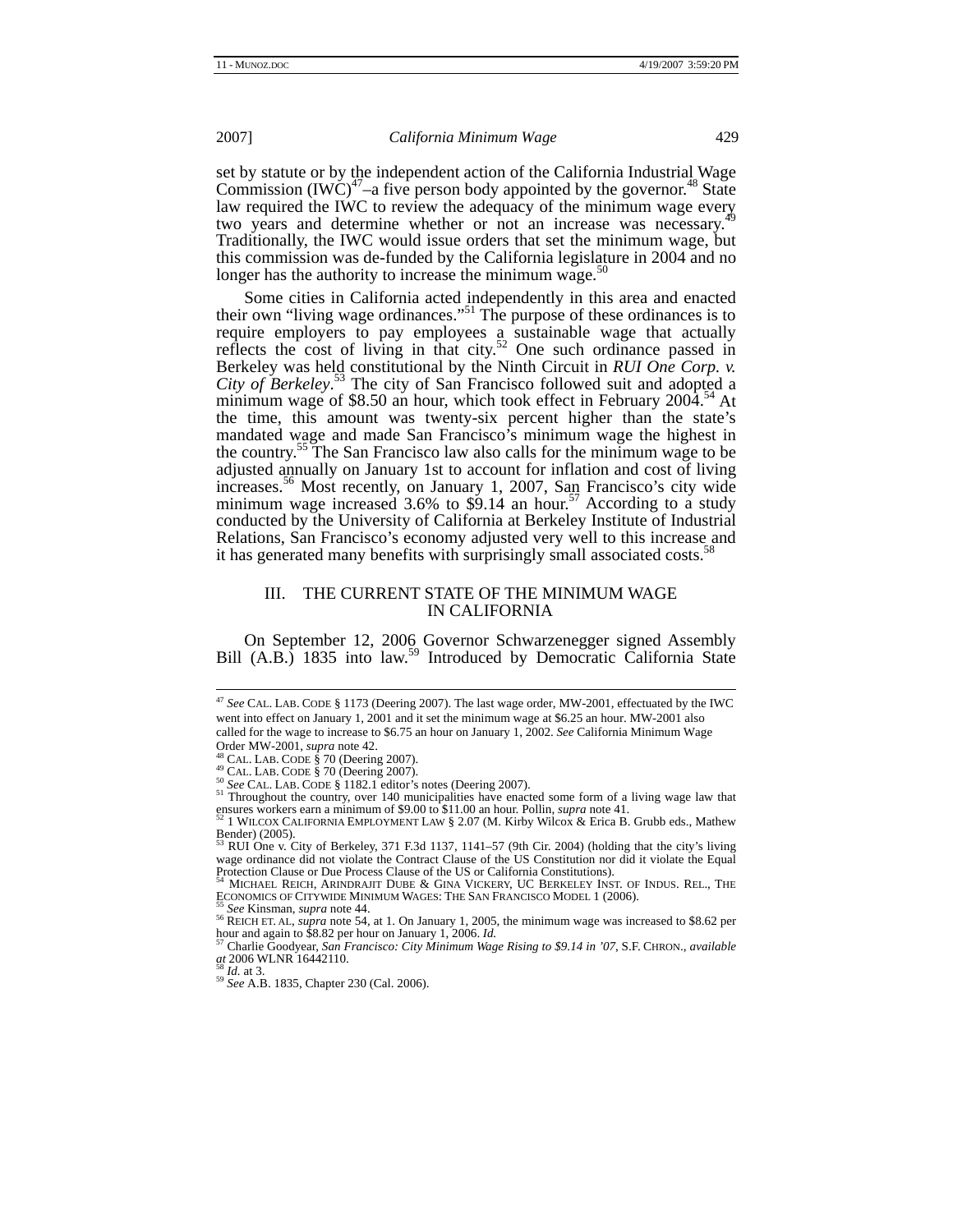Assembly member Sally Leiber, A.B. 1835 provides the framework for increasing California's state minimum wage in two steps to \$8.00 an hour by January 2008. $^{60}$  The first seventy-five cent increase went into effect on January 1, 2007 and the second fifty cent increase will take place on January 1, 2008.<sup>61</sup> This raise marks the first time in California's history that a bill to increase the minimum wage has been signed into law by the governor of the State. $62$  Conspicuously missing from the terms of A.B. 1835 is any provision addressing automatic upward adjustments for inflation. This omission means that, under the current law, California's minimum wage workers will not receive yearly pay increases to account for their increased cost of living expenses.<sup>63</sup>

#### A. THE PATH TO ASSEMBLY BILL 1835

While the passage of A.B. 1835 is the result of a bipartisan compromise, $64$  the issue of raising the minimum wage has long been a source of conflict between Democratic state legislators and Governor Schwarzenegger. Early in his first term, Governor Schwarzenegger was hesitant to support any increase in the State's minimum wage. Prior to the introduction of S.B. 1167, discussed *infra*, Schwarzenegger chose to veto two previous attempts by the legislature to raise the minimum wage. First, A.B. 2832 was introduced in February 2004 by Assembly member Leiber.<sup>6</sup> The bill called for an amendment to the California Labor Code that would increase the minimum wage from \$6.75 an hour to \$7.75 an hour in two fifty cent increments spread over one year and was passed in both the Assembly and the Senate.<sup>66</sup> However, Governor Schwarzenegger vetoed this bill on September 18, 2004, citing concerns that an increase of this magnitude would be detrimental to California's economy and would impose a substantial burden on business owners.<sup>67</sup>

Raising the minimum wage is something I wanted to do for a long time. I am happy that this year, legislators came together to pass bipartisan, common sense legislation that rewards California's working families without hurting our economy…. Since I came into office, we have added more than 680,000 new jobs, unemployment is down to 4.6 percent, and the state's revenues are up by almost \$20 billion. The California economy is booming and now is the time to make sure that everyone is sharing in this prosperity.

 $h = 67$  A.B. 2832, (Arnold Schwarzenegger) (Veto Message Sept. 18, 2004 (Cal.)), *available at* http://www.leginfo.ca.gov/pub/03-04/bill/asm/ab\_2801-2850/ab\_2832\_vt\_20040918.html. Schwarzenegger noted that this increase would have made California's minimum wage the highest in

<sup>60</sup> *Id.*<br>61 *Id.*<br>62 Press Release, Sally Lieber, Assembly member, Third Time's a Charm for 1.7 Million Low-Wage Workers (Sept. 12, 2006) (on file with author). Previous increases have been a result of increases to the federal minimum wage, voter initiative, or by order of the California Industrial Wage Commission. *Id.* 

 $^{63}$  See A.B. 1835, Chapter 230 (Cal. 2006).<br> $^{64}$  California's Minimum Wage Increases to \$7.50 Per Hour Starting Jan. 1, U.S. ST. NEWS, Dec. 29, 2006, *available at* 2006 WLNR 22733759. In discussing why this was the right time for a bipartisan agreement on raising the minimum wage, Governor Schwarzenegger stated:

*Id.*  65 A.B. 2832, (Lieber) ( Introduced February 20, 2004 (Cal.)), *available at*

http://www.leginfo.ca.gov/pub/03-04/bill/asm/ab\_2801-2850/ab\_2832\_bill\_20040220\_introduced.pdf. 66 A.B. 2832, (Lieber) (History, February 20, 2004 (Cal.), *available at* http://www.leginfo.ca.gov/pub/ 03-04/bill/asm<sup>2</sup>ab\_2801-2850/ab\_2832\_bill\_20040918\_history.html. (last visited Feb. 12, 2007).<br><sup>67</sup> A.B. 2832, (Arnold Schwarzenegger) (Veto Message Sept. 18, 2004 (Cal.)), *available at*<br>http://www.leginfo.ca.gov/pub/03-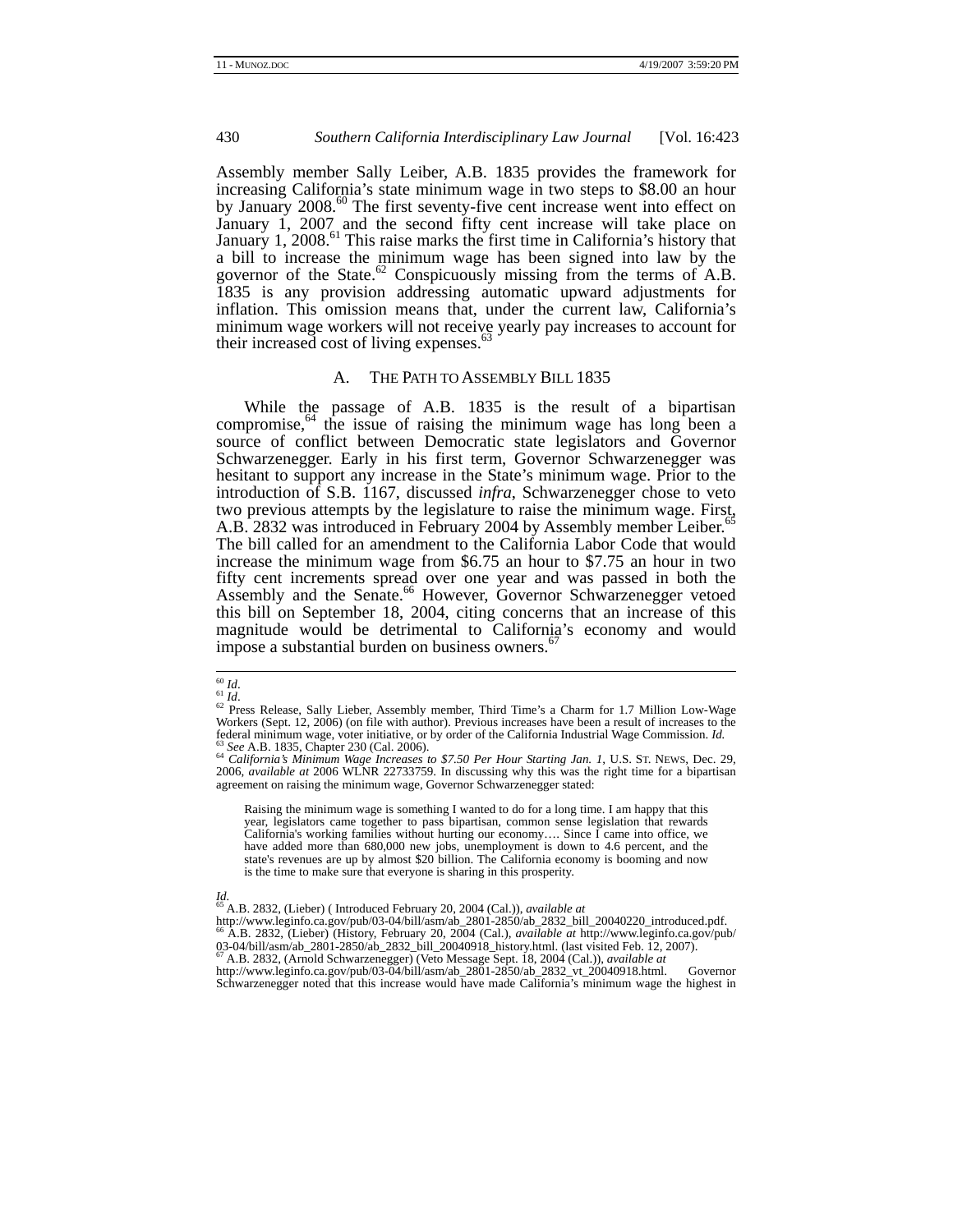Assembly member Leiber then introduced another bill, A.B. 48, in the 2005 legislative session.<sup>68</sup> This bill called for the same wage increase proposed in A.B. 2832; however, it also included a provision that provided for the automatic annual future adjustment of the minimum wage to keep up with inflation.<sup>69</sup> By the time A.B. 48 passed in the Assembly and Senate, the Governor had slightly altered his stance on an increase. Despite his change of position, Schwarzenegger still vetoed A.B. 48 in September 2005. Although, Schwarzenegger finally agreed that it was time to raise the State's minimum wage, his veto gave voice to his strong opposition to the automatic future indexing of the minimum wage.<sup>70</sup> His veto message expressed concern that putting future increases in the minimum wage on "autopilot" would not allow lawmakers to examine economic factors or other wage and hour issues that could impact workers and businesses within the State.<sup>71</sup> This message served to establish the Governor's opposition to automatic adjustment, or indexing, of the minimum wage to account for yearly inflation; a position he has made sure to incorporate into the terms of A.B.  $1835.'$ 

Most recently, the Governor put his full support behind Senate Bill  $(S.B.)$  1167, which called for a \$1.00 an hour increase.<sup>73</sup> Introduced by Republican California State Senator Abel Maldonado, the bill stated that the proposed hike in the minimum wage would take effect in two phases, each resulting in a half-dollar increase.  $\frac{74}{4}$  The first fifty cent increase would have gone into effect in September 2006 and the second in July 2007.<sup>75</sup>

06/bill/asm/ab\_0001-0050/ab\_48\_bill\_20041206\_introduced.pdf. 69 *Id*.

The bill would increase the minimum wage to \$7.25 per hour, effective on and after July 1, 2006, and to \$7.75 per hour effective on and after July 1, 2007, and would provide for the automatic adjustment of the minimum wage on January 1 of each year thereafter, calculated by multiplying the minimum wage by the previous year's rate of inflation, as specified.

*Id.*  <sup>70</sup> *See* A.B. 48 (Arnold Schwarzenegger) (Veto Message) Sept 29, 2005 (Cal.)), *available at*  http://www.leginfo.ca.gov/pub/bill/asm/ab\_00010050/ab\_48\_vt\_20050929.html.

It is essential to those working at or near the minimum wage that the adequacy of the wage is reviewed on a regular basis and raised when appropriate. The minimum wage has not been increased since 2002, and I believe it is now appropriate. This is a position I made very clear to the author. However, I have also made it clear that I do not support automatic increases to the wage that relieve elected officials of their duty to consider all of the impacts each increase to the wage will have on workers and businesses.

*Id*. 71*See id*. 72 *See* A.B. 1835, Chapter 230 (Cal. 2006), *available at* http://www.leginfo.ca.gov/pub/05-06/bill/asm/ab\_1801-1850/ab\_1835\_bill\_20060912\_chaptered.pdf. 73 *See* Howard Fine, *Key Factor in Minimum Wage Laws Will be Timing,* L. A. BUS. J., Mar. 27, 2006, *available at* 2006 WLNR 6448174. 74 *See id.* 75 S.B. 1167, (Maldonado)(Introduced Jan 10, 2006 (Cal.)) *available at* 

<sup>75</sup> S.B. 1167, (Maldonado)(Introduced Jan 10, 2006 (Cal.)) *available at*<br>http://www.leginfo.ca.gov/pub/05-06/bill/sen/sb\_1151-1200/sb\_1167\_bill\_20060110\_introduced.pdf. Section 1 of S.B. 1167 reads as follows:

the country and would increase costs to California employers by "at least \$3 billion, and as much as  $$4.4 \text{ billion}$   $M_{\text{tot}}$ . \$4.4 billion." *Id*. 68 *See* A.B. 48, (Dunn) (Introduced Dec, 6, 2006 (Cal.)), *available at* http://www.leginfo.ca.gov/pub/05-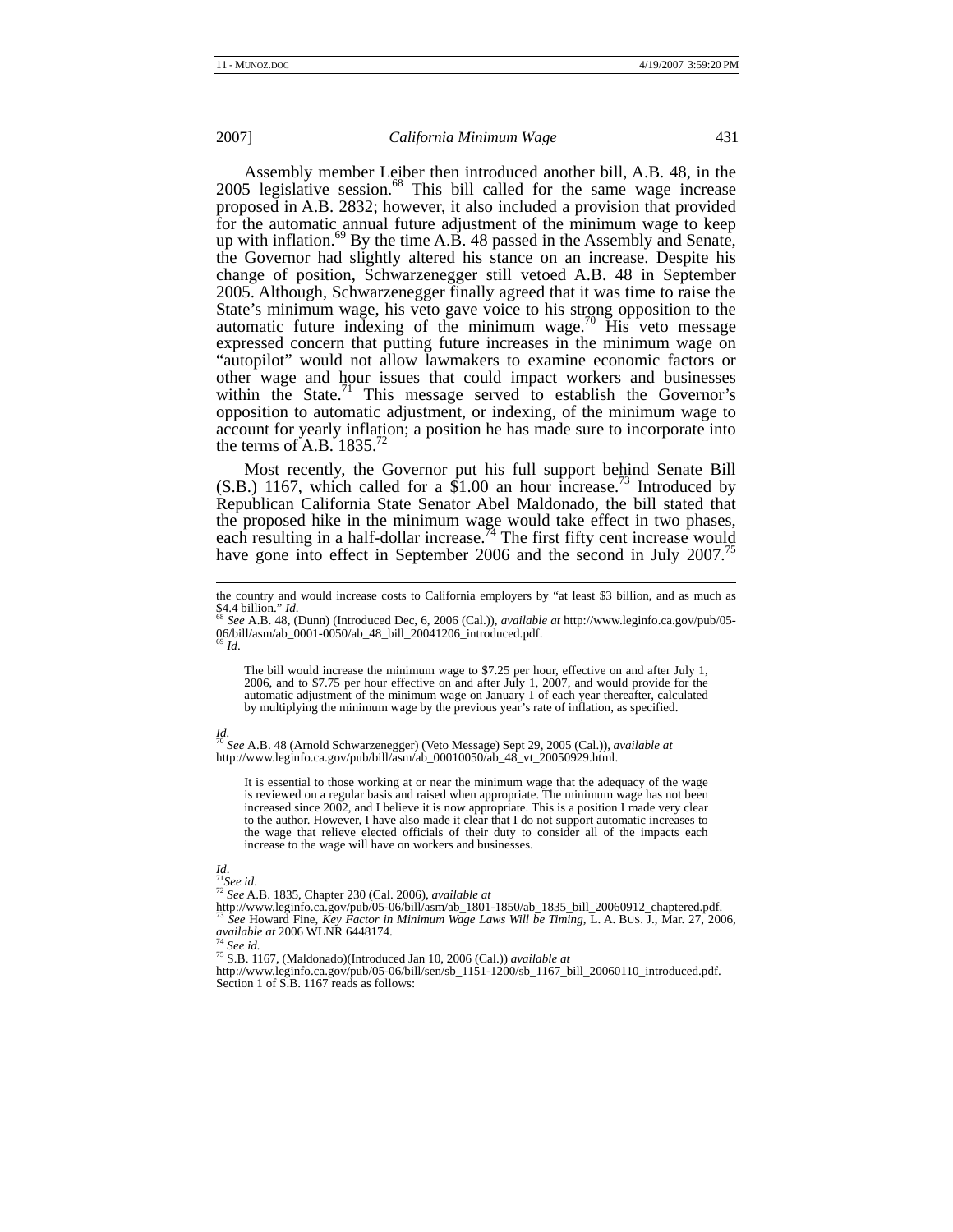This increase would have resulted in a state-wide minimum hourly wage of \$7.75. The bill was dubbed an urgency statute that should take effect immediately and referred to the pressing nature of this legislation by noting:

California's lowest paid workers urgently require an increase in their wages as soon as possible in order to keep up with the rapidly increasing cost of living. It is therefore necessary that this act take effect immediately.<sup>7</sup>

Despite the seemingly concerned language above, it is important to note that the Governor remained unwilling to support a measure that included automatic inflationary indexing. As such, Assembly member Leiber vowed to remain dedicated to this issue and expressed her willingness to work with Schwarzenegger to see if "a deal [could] be struck."<sup>77</sup> At the time, Leiber was also quick to point to polls of California voters that showed overwhelming support for an increase in the minimum wage accompanied by future indexing.

However, the agreement between Leiber and the Governor on A.B. 1835 seems to have quelled any desire to bring this issue to the people through a ballot initiative. This common ground, and the concern that Schwarzenegger would resurrect the IWC and use this agency to approve his own \$1.00 an hour increase without indexing, caused Democrats to back away from advocating for wage indexing legislation.<sup>79</sup> On the other side of the debate, business interests continue to oppose indexing, but some came to accept that an increase in the minimum wage may not be entirely detrimental to their interests.<sup>80</sup> The additional increase articulated in A.B. 1835 seems to represent a mutual concession; low-wage earning Californians will see their income rise by an extra twenty-five cents at the expense of having an indexing system put into place for future increases.

Notwithstanding any other provision of this part, on and after September 1, 2006, the minimum wage for all industries shall not be less than seven dollars and twenty-five cents (\$7.25) per hour, and on and after July 1, 2007, the minimum wage for all industries shall not be less than seven dollars and seventy-five cents (\$7.75) per hour.

l

*Id*. 76 *Id.* <sup>77</sup> *See* Jake Hensaw, *Battle Over Minimum Wage Looms in State Capitol*, VISALIA TIMES–DELTA, Jan. 16, 2006, at 1A.<br> $^{78}$  See id.

<sup>78</sup> *See id.* 79 Steven Harmon, *Governor Signs Minimum Wage Bill: Hourly Pay to Rise to \$7.50 an Hour in January, then to \$8 and hour in 2008*, CONTRA COSTA TIMES, Sept. 13, 2006, at F4, *available at* 2006 WLNR 15885210. <sup>80</sup> *See* Howard Fine, *Employers Wage War Against Minimum Wage Indexing*, L.A. BUS. J., Aug. 14,

<sup>2006,</sup> *available at* 2006 WLNR 15658331. In reference to the recent increase in the state's minimum wage, Gary Toebben, President and Chief Executive Officer of the Los Angeles Area Chamber of Commerce, was quoted as saying, "[w]e think it's a reasonable increase and a compromise that will serve the State, workers and the business community—as long as there are no annual increases." *Id.*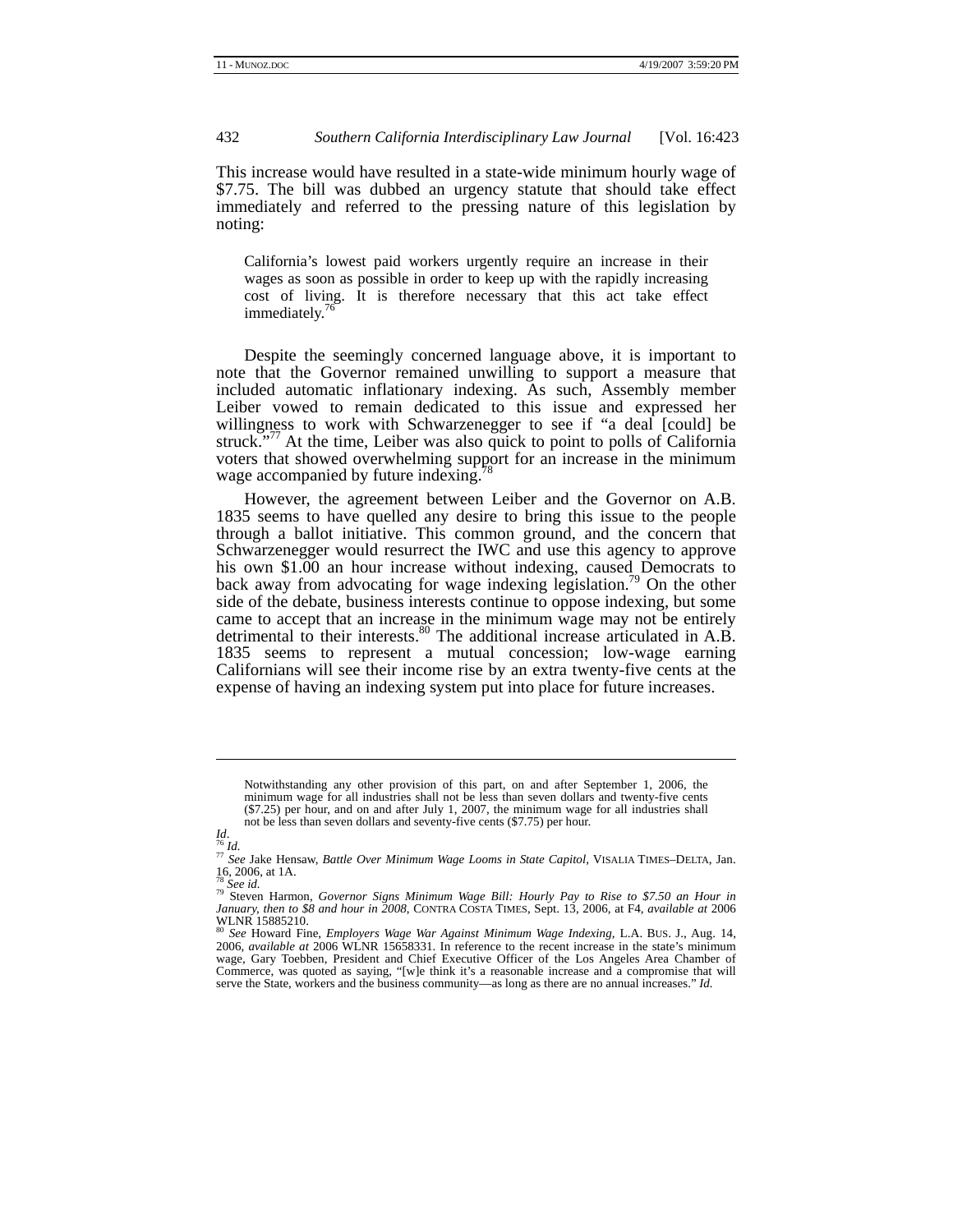# IV. HOW WILL AN INCREASE IN THE MINIMUM WAGE AFFECT CALIFORNIA?

### A. WHO ARE CALIFORNIA'S MINIMUM AND LOW-WAGE WORKERS?

As of January 2006, there are approximately 1.4 million Californians who earn at or near the state minimum wage for every hour worked. $81$  Of these workers, nearly sixty percent are Hispanic or Latino.<sup>82</sup> Additionally, low-wage workers in California are more likely to be female and unmarried when compared to all workers in the State.<sup>83</sup> Historically, these workers tend to be significantly less educated and many have not even graduated high school.<sup>84</sup> Contrary to the assumption that most minimum wage workers are teenagers, a majority are adults, many of whom are attempting to support families with their earnings. $85$  In fact, almost six out of every ten, or 59.7%, of minimum wage workers in California are over the age of twenty-five.<sup>86</sup> When compared to the number of California teens earning the minimum wage,  $87$  it becomes apparent that the state minimum is an issue that affects a significant number of adults and families. Another fallacy is that the majority of minimum wage earners are employed on a part-time basis. In fact, fifty-nine percent of all minimum wage workers are employed in full-time positions.<sup>88</sup> The leisure, hospitality, wholesale, and retail industries in California are disproportionately staffed with workers earning at or below the minimum wage and these industries depend heavily on low labor costs in order to operate profitably.<sup>89</sup> Many low-wage workers contribute greatly to the State by holding positions important to maintain California's economy and social structure.<sup>90</sup> Table 1 compares the demographics of California's low and minimum wage workers with the total working population of the State.

 $^{\,81}$  CALIFORNIA LABOR FEDERATION, AFL-CIO, FACTS ON THE CALIFORNIA MINIMUM WAGE  $1$  (2006) [hereinafter *California Facts*], *at* 

http://www.calaborfed.org/pdfs/Legislative/Minimum%20Wage%20Fact%20Sheet%202006.pdf.<br><sup>82</sup> Id.<br><sup>84</sup> See DAVID MACPHERSON, EMP. POLICIES INST., THE EFFECTS OF THE PROPOSED CALIFORNIA<br><sup>84</sup> See DAVID MACPHERSON, EMP. POLICIES 85 Kristina Wilfore, *Take the Initiative*, MS. MAG., Oct. 2006, at 14, *available at* 2006 WLNR 18571419.

<sup>&</sup>quot;The majority of U.S. minimum wage workers aren't teenagers, contrary to popular belief: They're adult women, nearly one-third of whom have children." *Id.* While this quote references the federal minimum wage, it logically follows that many women within California are also struggling to raise families while earning the minimum wage.<br><sup>86</sup> See ALISSA ANDERSON GARCIA, CAL. BUDGET PROJECT, MINIMUM WAGE INCREASES BOOST THE

EARNINGS OF LOW-WAGE CALIFORNIA WORKERS 1 (2006), *at*

http://www.cbp.org/2005/0508\_bb\_minimumwage.pdf.<br><sup>87</sup> California teens account for approximately 16.8% of the state's minimum wage workers. *Id.* 

ss California Facts, supra note 81, at 1.<br><sup>89</sup> See GARCIA, supra note 86, at 1.<br><sup>89</sup> See GARCIA, supra note 86, at 1.<br><sup>90</sup> See California Facts, supra note 81, at 1 (noting that minimum wage workers often work as "homecare workers, nursing home workers, childcare workers, farm workers, restaurant workers, recycling center workers, salespersons, cooks, janitors, security guards, and many other professions.").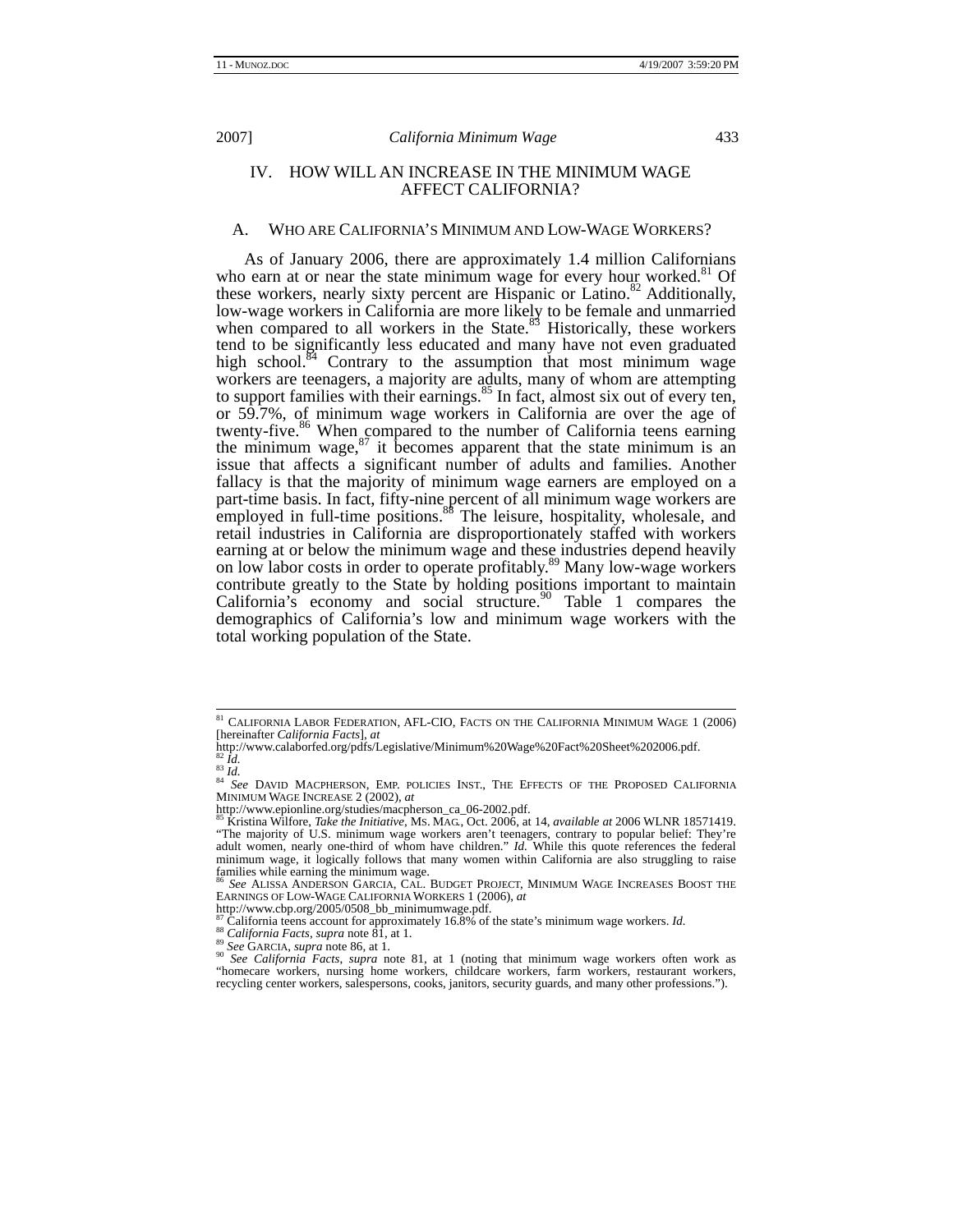| TABLE 1: CHARACTERISTICS OF CALIFORNIA'S<br><b>LOW-WAGE WORKERS</b> <sup>91</sup> |                  |         |  |  |
|-----------------------------------------------------------------------------------|------------------|---------|--|--|
|                                                                                   |                  |         |  |  |
|                                                                                   | Workers          | Workers |  |  |
| Age                                                                               |                  |         |  |  |
| 16 to 19                                                                          | 16.80%           | 4.20%   |  |  |
| $20$ to $24$                                                                      | 23.50%           | 11.60%  |  |  |
| 25 to 64                                                                          | 59.70%           | 84.20%  |  |  |
| <b>Gender</b>                                                                     |                  |         |  |  |
| Male                                                                              | 50.40%           | 53.80%  |  |  |
| Female                                                                            | 49.60%           | 46.20%  |  |  |
| Race                                                                              |                  |         |  |  |
| Latino                                                                            | 57.10%           | 32.10%  |  |  |
| White                                                                             | 26.50%           | 47.20%  |  |  |
| Other                                                                             | 20.70%<br>16.40% |         |  |  |
| <b>Industry</b>                                                                   |                  |         |  |  |
| Educational & Health                                                              |                  |         |  |  |
| Services                                                                          | 10.00%           | 20.20%  |  |  |
| Leisure & Hospitality                                                             | 25.50%           | 8.70%   |  |  |
| Manufacturing                                                                     | 11.20%           | 11.90%  |  |  |
| Wholesale & Retail Trade                                                          | 22.20%           | 14.80%  |  |  |
| All others                                                                        | 31.10%           | 44.40%  |  |  |

In addition to workers who actually earn the minimum wage, other higher paid workers may also be affected by an increase. There are over 700,000 additional workers that will likely benefit, albeit indirectly, from an increase in the minimum wage. $92$  As the minimum wage rises, those workers who currently earn slightly above the minimum wage may also receive pay increases.<sup>93</sup> Additionally, employees who are higher in the employment hierarchy (e.g. supervisors, managers) may also benefit because their pay may be incrementally increased.<sup>94</sup> The potential downside to increasing the minimum wage is that some workers may lose

<sup>&</sup>lt;sup>91</sup> GARCIA, *supra* note 86, at 1.<br><sup>92</sup> MICHAEL REICH, ARINDRAJIT DUBE & GINA VICKERY, U. OF CAL. BERKELEY INST. OF INDUS. REL., MINIMUM WAGES AND THE CALIFORNIA ECONOMY: THE ECONOMIC IMPACT OF A.B. 48 3 (2005), *at* www.iir.berkeley.edu/research/ab48.pdf. <sup>93</sup> *See* Robert Rodriguez and Dennis Pollock, *Paychecks Get Bigger for Low-Paid Workers: New Year* 

*Brings 75-Cent-an-Hour Boost to State's Minimum Wage*, FRESNO BEE (CA), Jan. 7, 2007, at F1, *available at* 2007 WLNR 367190 (noting that some employers feel pressure to raise the wages of those

<sup>&</sup>quot;working slightly above the minimum [wage]"). <sup>94</sup> *But see California Facts*, *supra* note 81, at 4 (stating that salaried and overtime exempt employees

will probably not see an increase in wages as a result of an increase in the minimum wage as the majority of them are already earning well above the price floor set by minimum wage legislation).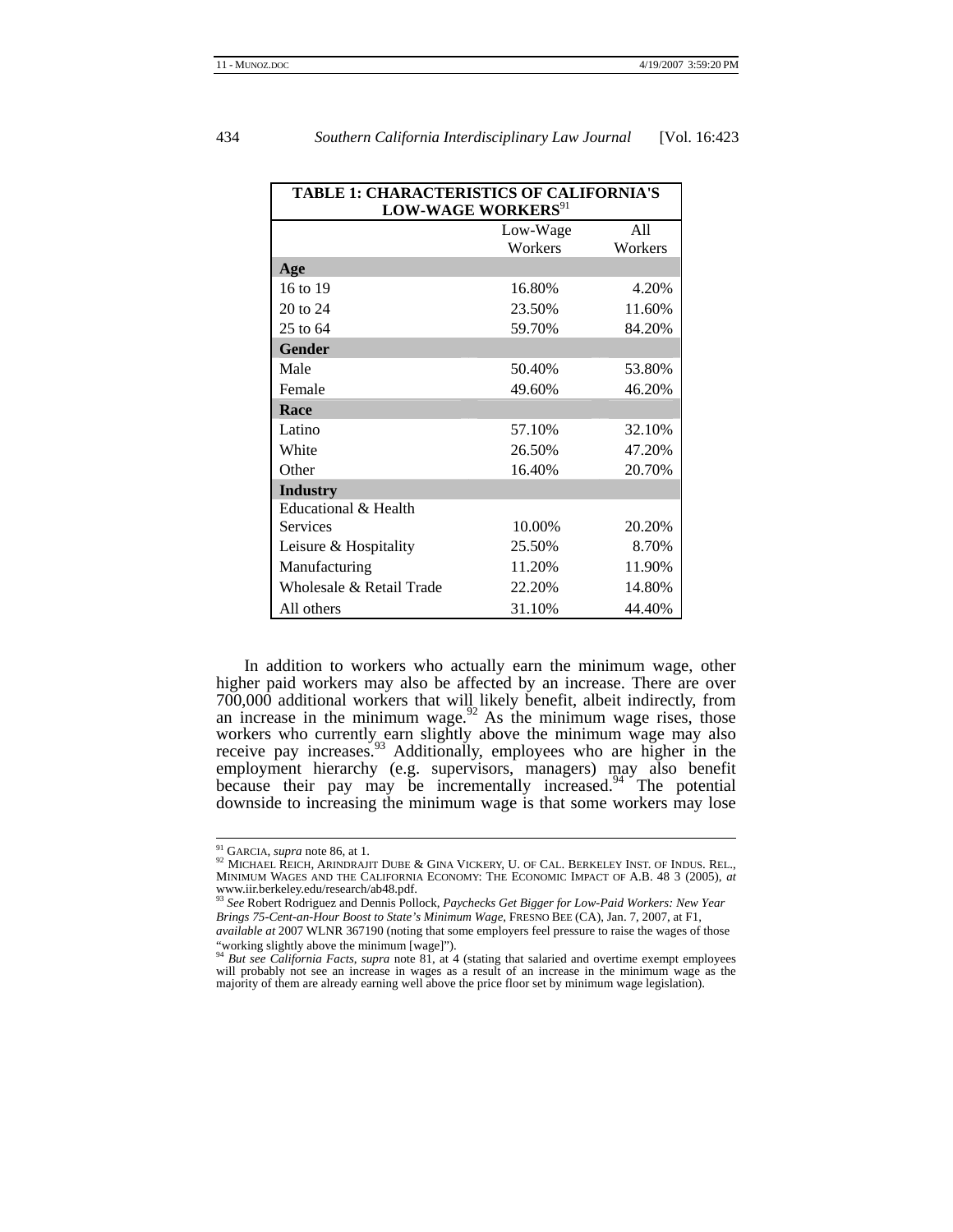their jobs because it will no longer be profitable for firms to employ them. As employers are required to pay employees a higher base wage they may have to cut back on the number of employees in order to maintain the same level of profitability. This and other potential economic consequences of an increase in the minimum wage are discussed later.

#### B. PUBLIC WELFARE COSTS AND THE MINIMUM WAGE

As a result of the inability of wages to keep up with the rapidly increasing price of living in California, many Californians are unable to survive and provide for their families on their limited incomes alone. Many of theses families rely on publicly funded government aid programs to supplement their earnings and meet their subsistence needs. California taxpayers end up shouldering this burden. An unfortunate side-effect of this pattern is that many California employers may become complacent when it comes to compensation for workers who fill low-paying jobs. Employers may come to depend on public assistance programs to subsidize the wages they are paying, rather than paying their workers at a rate above the state mandated minimum.

A study conducted by the University of California Berkeley Institute for Labor Research and Education looked at the hidden and deleterious effects of low-wage jobs on the State's public assistance programs. Using data collected in 2002, the study looked at whether or not "working" families" were able to live independently off of their earnings or if they supplemented their incomes by partaking in any of California's public assistance programs.<sup>95</sup> In 2002, Californians received a total of \$21.2 billion of public assistance through these programs, an amount that was furnished completely by taxpayer revenues.<sup>96</sup> The study also found that working families comprised over fifty-three percent of the total number of families enrolled in at least one of the ten public assistance programs analyzed.<sup>97</sup> Consequently, almost half (forty-eight percent) of this amount, or \$10.11 billion, went to families in which one or more members were working full-time.<sup>98</sup> Not surprisingly, the study reported that Latino families made up a majority (fifty-nine percent) of public assistance recipients, which correlates strongly with the general demographic make-

 <sup>95</sup> CAROL ZABIN ET AL., U. OF CAL. INST. FOR LAB. & EMP., THE HIDDEN PUBLIC COSTS OF LOW-WAGE JOBS IN CALIFORNIA 5 (2004). For the purposes of this study a family qualified as a working family if it contained at least one individual who was presently employed and he or she had worked for at least forty-five weeks in the past year. *Id.* at 11. This allowed the researchers to remove part-time workers from this analysis. The public programs analyzed in the study were as follows: the Earned Income Tax Credit (refundable tax credit for individuals and families that work and have earned under a certain set amount each year); CalWORKs (California's version of what is commonly known as "welfare"); the Low Income Home Energy Assistance Program, the Section 8 rental voucher program (program subsidies for low income families that pursue privately-owned rental housing); Child Care Assistance; Medi-Cal (California's Medicaid health insurance program); the Healthy Families Program (state and federally funded health insurance for children in households that are above the Medi-Cal eligibility threshold); the Special Supplemental Nutrition Program for Women, Infants, and Children; the Food Starr Program, and the National School Lunch Program.  $Id$  at 13.

<sup>&</sup>lt;sup>96</sup> *Id.* at 13. This amount includes the administrative costs of running these programs. *Id.* <sup>97</sup> *Id.* at 11. <sup>98</sup> *Id.* at 18.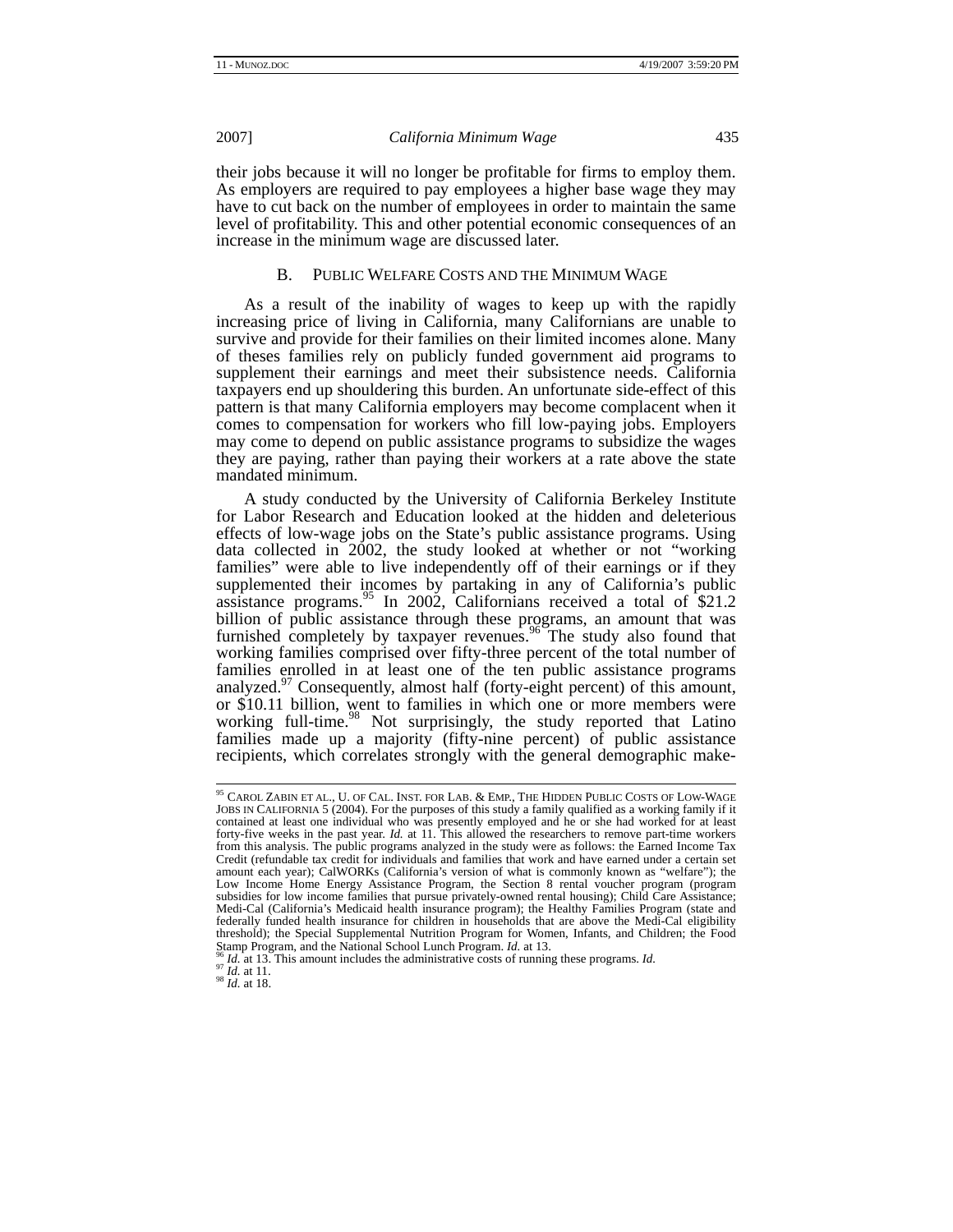up of low-wage workers in the state.<sup>99</sup> Of the working families depending on these programs, the greatest number were employed in the retail industry, which includes food services positions.<sup>100</sup>

#### C. ECONOMIC IMPLICATIONS

#### 1. *Concerns Over Job Loss*

The consensus among economists is that increases in the minimum wage should be avoided whenever the costs exceed the benefits and that an increase in the minimum wage will lower the number of employed lowwage workers.<sup>101</sup> This analysis is based on a simple application of supply and demand where the following assumptions are made: the labor market is perfectly competitive, the minimum wage covers all workers, and worker productivity is unaffected by the wage rate. $102$  Under these assumptions, the effect of the minimum wage is quite straightforward: the introduction of a minimum wage results in unemployment in those labor markets in which the equilibrium wage rate is below the minimum wage. $103$  As mentioned earlier, there are certain industries where a larger percentage of total costs are allocated to labor. These industries are leisure, hospitality, wholesale trade, retail trade, and manufacturing. $104$ 

Several negative economic consequences could result from the recent wage increase. For example, when the federal minimum wage was set in 1933, an estimated 500,000 African-American laborers lost their jobs to more highly skilled and educated white workers.<sup>105</sup> Because this seems to contradict the very purpose of enacting this type of legislation—to help low-wage workers rise above poverty and gain the ability to better support themselves and their families—it is an important issue that is at the forefront of the minimum wage debate.

Despite these traditional economic predictions of job loss following an increase in the minimum wage, there are studies that show this may not always be the case.<sup>106</sup> David Card and Alan B. Kruger address and attempt to debunk this theory in their book *Myth and Measurement: The New Economics of the Minimum Wage*. 107 Card and Kruger conducted several

<sup>&</sup>lt;sup>99</sup> *Id.* at 19.<br><sup>100</sup> *Id.* at 23.<br><sup>101</sup> *See e.g. David Card & Alan B. Krueger, Myth and Measurement: The New Economics of* THE MINIMUM WAGE 1 (Princeton U. Press 1995).<br><sup>102</sup> See Thompson.com, *Policy Debate: Does an Increase in the Minimum Wage Result in a Higher* 

*Unemployment Rate?*, ECON. RESOURCE CENTER, *at*

http://www.swlearning.com/economics/policy\_debates/increase\_minimum.html (last visited Jan. 29,  $2007$ ).<br>
<sup>103</sup> *See id.*<br>
<sup>103</sup> *See id.*<br> *um See GARCIA, supra* note 86, at 1.

<sup>105</sup> LAWRENCE W. REED, MACKINAC CENTER FOR PUBLIC POLICY, GREAT MYTHS OF THE GREAT<br>DEPRESSION 10 (2005), *at* http://www.mackinac.org/archives/1998/sp1998-01.pdf.

<sup>&</sup>lt;sup>106</sup> During the 1970s and 1980s, many in the economic community adhered to studies showing that an increase in the minimum wage resulted in the reduction of employment opportunities for low-wage workers. Darin M. Dalmat, Note, *Bringing Economic Justice Closer to Home: The Legal Viability of Local Minimum Wage Laws Under Home Rule*, 39 COLUM. J.L. & SOC. PROBS. 93, 134–37 (2005). 107 CARD & KRUEGER, *supra* note 101.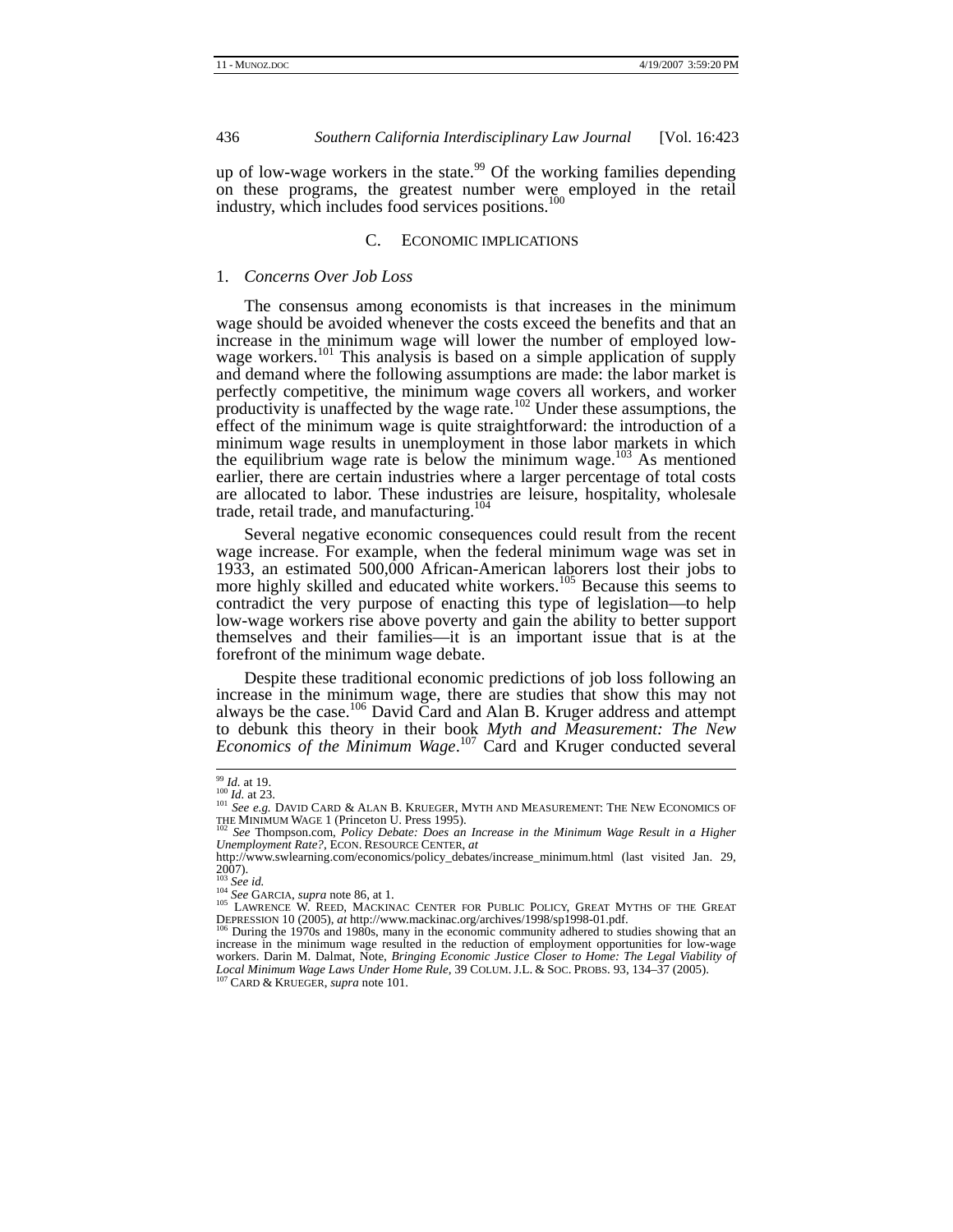empirical studies that looked at the effects of increases in the minimum wage on the workforce and concluded that the increase does not necessarily result in low-wage employees losing their jobs.<sup>108</sup> Specifically, the authors studied the effects of the 1988 increase in the California minimum wage on the State's workers.<sup>109</sup> At the time this study was conducted, the low-wage workforce consisted of a disproportionate number of women, Hispanics, and students, and the increase in question was approximately \$1.00 an hour; conditions very similar to those of the current increase.<sup>110</sup> Card and Kruger found that teenage low-wage employment actually increased slightly in the year following the minimum wage increase, when compared to California and national employment in general.<sup>111</sup> They also found that employment increased among twenty to twenty-four year old Hispanics, another group that traditionally constitutes a large percentage of the minimum wage workforce.<sup>112</sup> While the study did not draw any statistical significance from this, findings regarding the correlation between the wage increase and employment across all the groups in the study were more telling.113 The overall correlation across groups when looking at relative change in employment and relative change in wages was actually positive.<sup>114</sup> As a result, Card and Kruger concluded that the moderate increase in California's minimum wage did not have an adverse effect on the rate at which low-wage workers were employed.<sup>115</sup> These findings contradicted the previously held consensus among many economists that increases in the minimum wage had substantially negative effects on employment.

While the findings of Card and Kruger's study are notable, some critics dispute their ultimate conclusions, and a healthy debate continues regarding their findings.<sup>116</sup> For instance, economist David Nemark, from the Public Policy Institute of California, found a slightly negative effect on

<sup>&</sup>lt;sup>108</sup> CARD & KRUEGER, *supra* note 101.<br><sup>109</sup> The study focused specifically on teenage workers in the state holding low paying jobs. However, several of the findings are applicable and relevant when evaluating the impact another increase would<br>have on low-wage workers of other ages and demographic make-ups. *Id*.

<sup>&</sup>lt;sup>110</sup> CARD & KRUEGER, *supra* note 101, at 82. In 1988, the minimum wage was increased from \$3.35 to \$4.25 an hour, a ninety cent increase. The current increase will take the minimum wage from \$6.75 to \$8.00 an hour, for a total increase of \$1.25. While the increase may not be exactly comparable, given factors such as inflation, it is similar enough to warrant a comparison for the purposes of determining whether or not such an increase will cause workers to lose jobs in California. CARD & KRUEGER, *supra* note 101*.* 111 CARD & KRUEGER, *supra* note 101, at 85–87. "The actual relative increase in teenage employment

from 1987 to 1989 was 4.1 percentage points, however, suggesting a sizable unexplained gain in teenage employment after the rise in the minimum wage." CARD & KRUEGER, *supra* note 101, at 86. 112 CARD & KRUEGER, *supra* note 101, at 87. The authors also noted that employment had increased

among white and Hispanic teenagers at a relative rate. CARD & KRUEGER, *supra* note 101.<br><sup>113</sup> The study looked at eighteen different categories that were broken down into white non-Hispanic,<br><sup>113</sup> The study looked at eigh

black non-Hispanic, Hispanic, and other non-Hispanic, and further subdivided into groups of varying age and education levels within the racial categories. CARD & KRUEGER, *supra* note 101, at 86–89.<br><sup>114</sup> CARD & KRUEGER,

<sup>&</sup>lt;sup>116</sup> See e.g., Book Reviews: Myth and Measurement: The New Economics of the Minimum Wage, 15<br>CATO J. (Book Review) (criticizing methods used and results found from the Card & Kruger study), *at* http://www.cato.org/pubs/journal/cj15n1-8.html.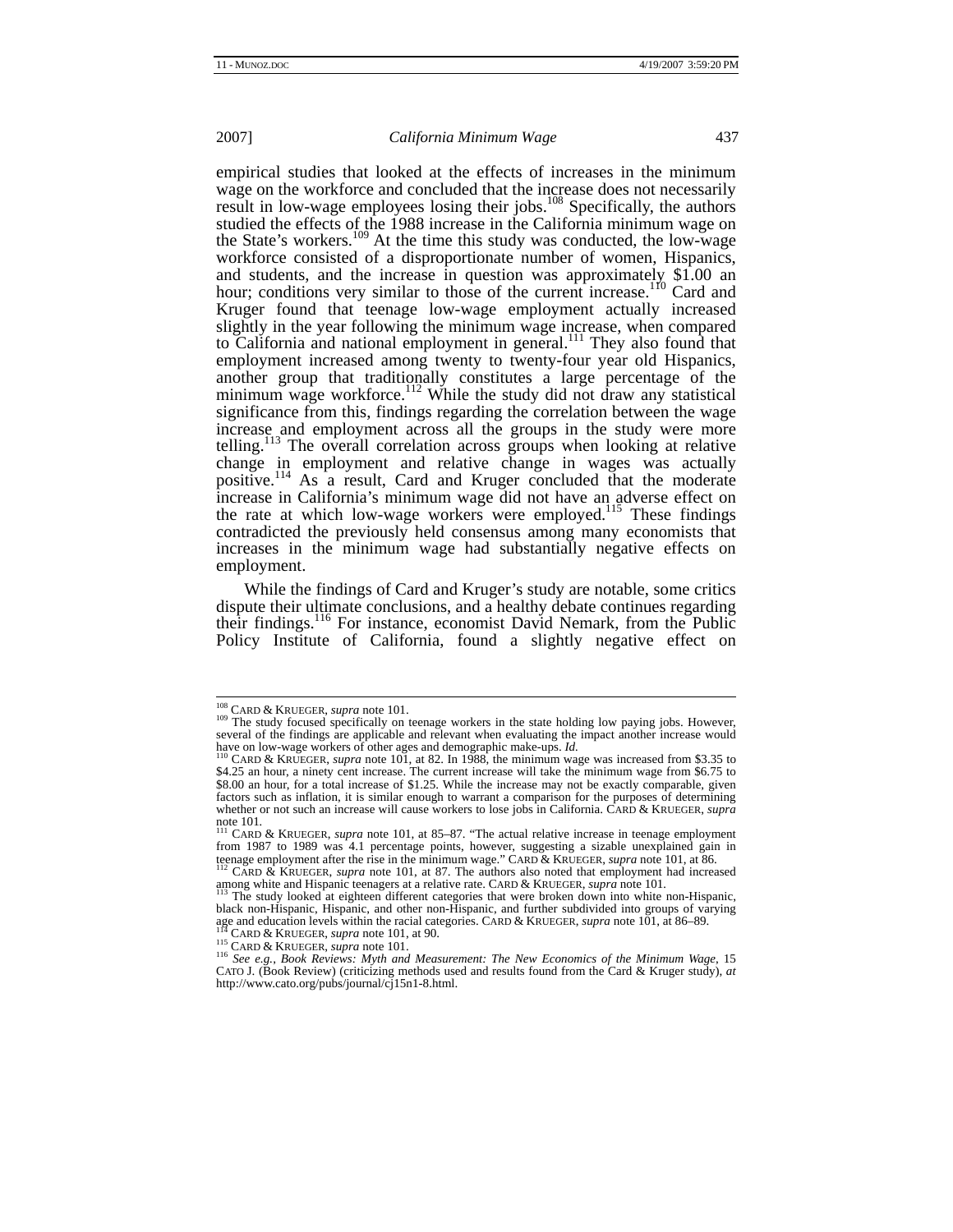employment after an increase in wages.<sup>117</sup> His research shows that a ten percent increase in California's minimum wage will result in an approximate one to two percent decrease in employment.<sup>118</sup>

# 2. *Employer Responses: Alternatives to Workforce Reduction*

There is no doubt that an increase in the minimum wage will increase labor costs for California employers, if all other factors are held constant. According to economic theory, businesses will not absorb these extra costs if they hope to stay competitive.<sup>119</sup> In order to deal with the increases in operating and labor costs associated with a raise of the minimum wage, there are several alternative cost management mechanisms that employers may consider in order to avoid decreasing the size of their workforce.

Employers may consider raising prices in order to compensate for the newly increased labor costs associated with running their businesses. In the food service industry, which is the most likely sector to feel the effect of an increase, price increases will probably be the most common response.<sup>120</sup> Fast food establishments, in particular, tend to employ a higher percentage of minimum or low-wage workers than other establishments.<sup>121</sup> Studies show that restaurant prices do rise proportionally following increases in the minimum wage.<sup>122</sup> However, it has been found that inconsequential or small increases in price are unlikely to affect consumer demand, which is relatively inelastic for the products produced by the food services industry.123 Inelasticity means that if employers make marginal increases in the price of their products, consumers will still purchase goods in similar numbers as they did prior to any increase. $124$ 

Employers can also look into ways to increase productivity and efficiency in order to maintain profit margins without having to decrease the number of people employed. Employers who are concerned about a higher wage eroding their profits could turn to creating incentive systems or quotas, which can motivate or require employees to increase productivity and output. Although it may seem unlikely that an increase in the minimum wage will provide businesses with the opportunity to look toward increasing productivity to counteract their increased costs,<sup>125</sup> it is

 <sup>117</sup> AMY VASSALOTTI, U. OF CAL. BERKELEY INST. OF INDUS. REL., ADVANCED POLICY ANALYSIS: HOW WILL AN INCREASE FROM \$6.75 TO \$7.75 IN THE CALIFORNIA MINIMUM WAGE IMPACT THE CALIFORNIA

ECONOMY 24 (2005) (discussing Neumark's findings).<br><sup>118</sup> *Id.* Neumark's findings also suggest that the distributional effects of such an increase in the<br> $\frac{119}{119}$  cut in wage are most pronounced for low-wage non-teen

<sup>&</sup>lt;sup>119</sup> See id. at 21.<br><sup>120</sup> See id. at 22.<br><sup>121</sup> See id. For example, if a restaurant owner sees his operating costs go up by one percent, he will likely respond by raising his prices by one percent. *Id.* (referring to paper published by Aaronson, French & MacDonald).

See id. at 23 (citing study by Kiefer, Kelly & Burdett). The food services industry includes both the restaurant and the fast food industry. <sup>124</sup> *See id.* Research also shows that a small increase in price will not affect consumer demand for goods

and services offered by the hotel industry. *Id.* <sup>125</sup> *See id.* at 25.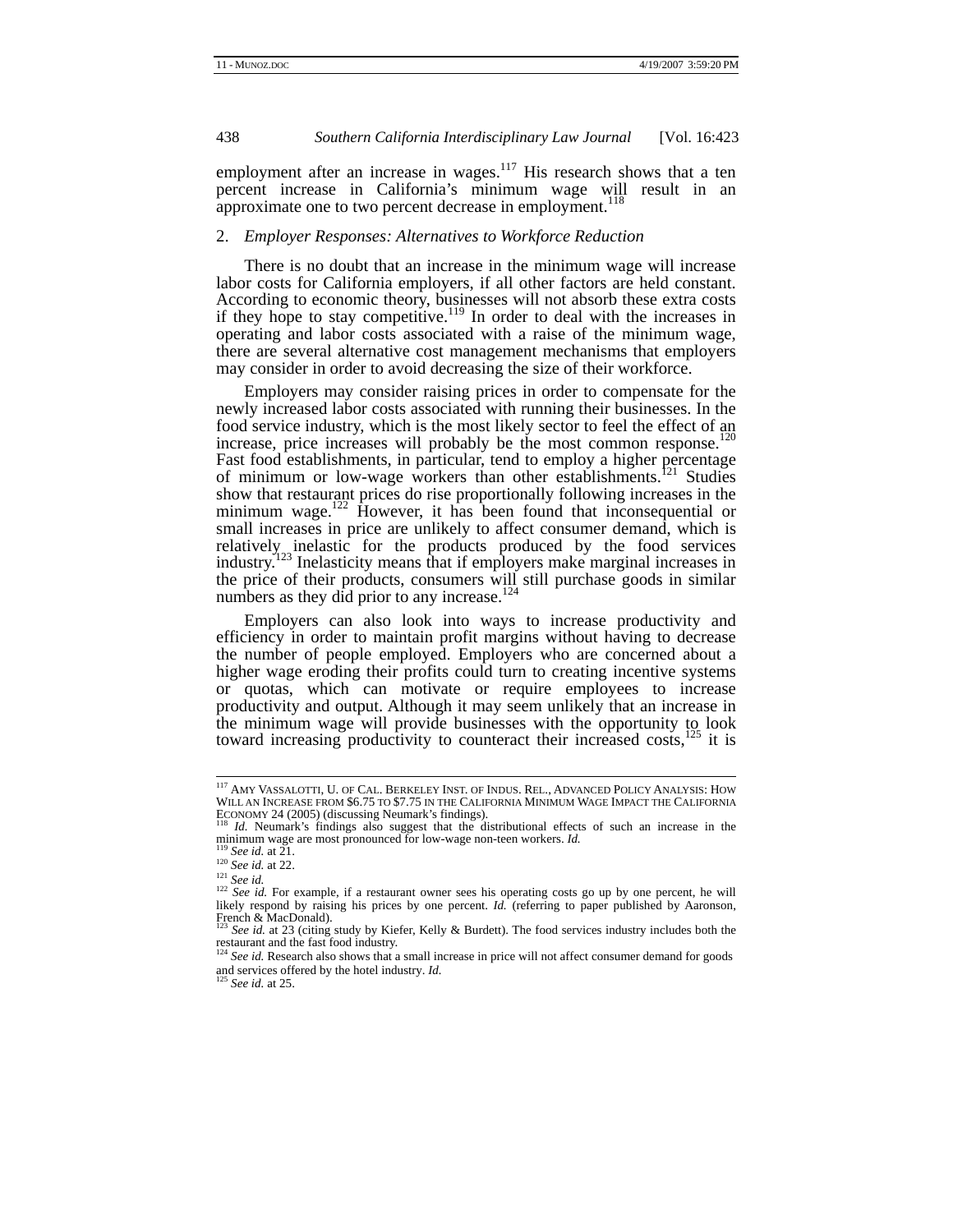germane to note that productivity has increased at a much higher rate than compensation over the last forty years.<sup>126</sup> This natural progression of increased productivity, whether due to technological advances in production or to the evolution of business practices, is likely to continue and any nominal increase in the minimum wage will be offset by additional profits.<sup>1</sup>

There is also the possibility that an increase in labor costs will cause California employers to move their business to other states that have lower minimum wage requirements. Again, the concern is greatest for those businesses in the retail, service, and leisure industries; particularly restaurants and other food service businesses because they are primarily staffed with low-wage workers. As mentioned above, those businesses in the food service industry will likely raise prices to deal with any increased costs, so losing these employers to other states is not a grave concern. Relocation costs would likely be much higher than minimally increasing prices. Furthermore, it is extremely unlikely that consumers will cross state lines to purchase goods that have incurred minimal price increases in their home state. For example, if the price of a Big Mac goes up by ten cents, the typical consumer will not cross state borders to get a cheaper meal option.<sup>128</sup> The manufacturing industry also shares the fear that employers will move out of state because it employs approximately eleven percent of all low-wage workers in California.<sup>129</sup> However, the concerns here are not grave given that many of these positions are concentrated in the apparel industry, which in recent years has begun to shrink because of factors independent of labor costs, such as outsourcing.<sup>130</sup> As a result, the number of workers employed in this sector is expected to naturally decline, independent of increased labor costs, and relocation is not a major concern.131

Finally, it is possible that businesses will close their operations completely as a result of increased costs. This harm seems highly unlikely given that increases in costs will be nominal and those industries most affected will be able to pass their costs onto consumers in the form of higher prices.<sup>132</sup> This assertion is supported by the findings of an additional study by the University of California at Berkeley's Institute of Industrial Relations that looked at the effect of city-imposed increases in the minimum wage on large retailers' decisions to operate locations in these

 <sup>126</sup> *See* Pollin, *supra* note 41. Robert Pollin, a professor of economics and co-director of the Political Economy Research Institute at the University of Massachusetts-Amherst, observes that "[t]he federal minimum wage peaked in 1968, when its value was about \$9 an hour in today's dollars. Although the average worker productivity has more than doubled since then, the wage has not kept pace. Typically, as productivity increases, hourly wages can rise without cutting into business profits." *Id.* 

<sup>&</sup>lt;sup>127</sup> See supra text accompanying note 126.<br><sup>128</sup> California Facts, supra note 81, at 4 (citing U. of Cal. Berkeley study that found "that most working poor are not employed in sectors that face competition from low-wage states or countries").<br><sup>129</sup> GARCIA, *supra* note 86, at 1.<br><sup>130</sup> See VASSALOTTI, *supra* note 117, at 15.<br><sup>131</sup> See VASSALOTTI, *supra* note 117, at 25.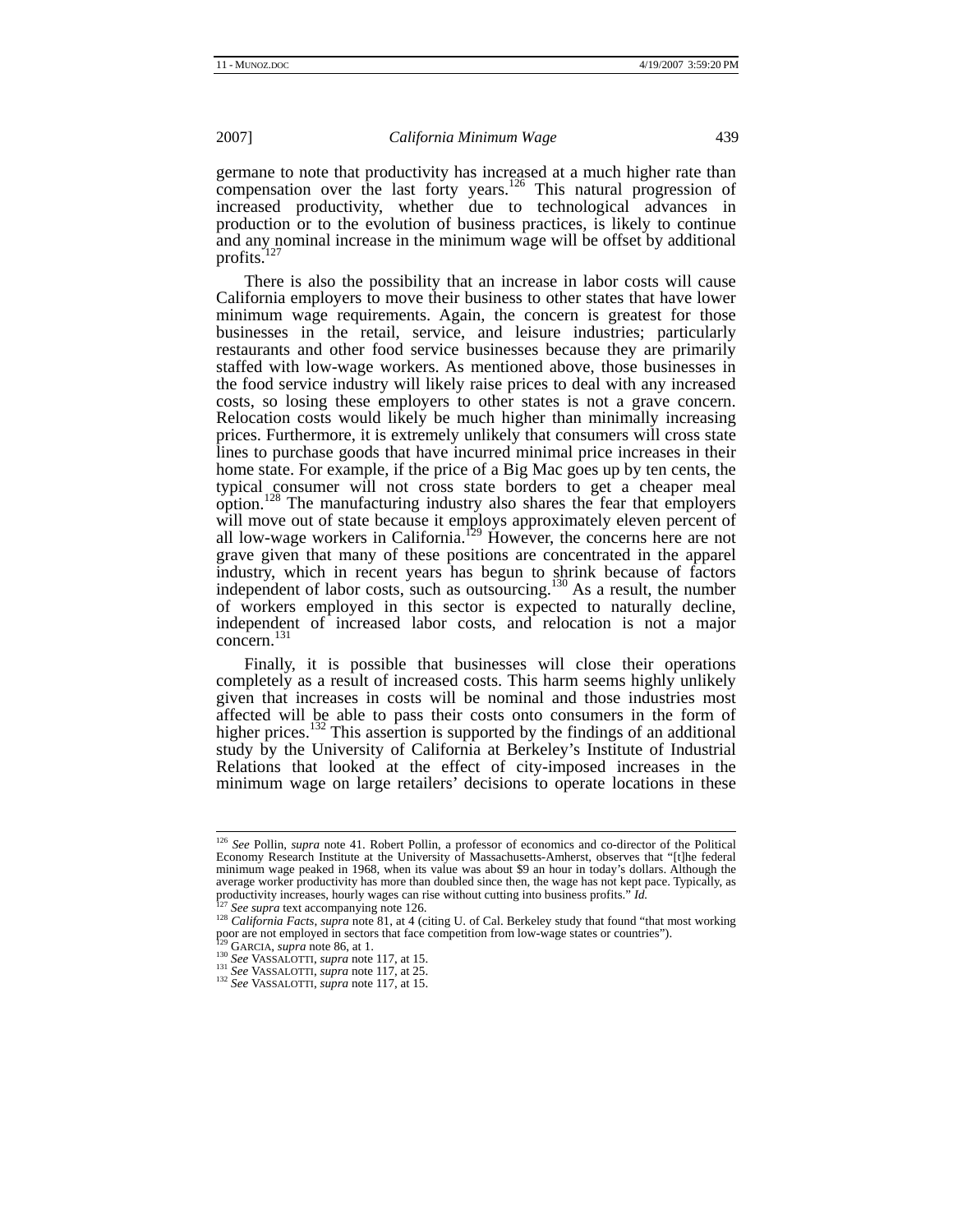cities.<sup>133</sup> The study found that cities with minimum wage policies "do not experience an exodus of major retail business"<sup>134</sup> and, in fact, that the number of different businesses and number of stores in these cities actually increased after minimum wage policies went into effect.<sup>135</sup>

Despite the potentially negative consequences associated with a rise in California's minimum wage, many economists within the State seem to be supportive of the increase stating that "[t]he evidence indicates that the proposed increase of the minimum wage would alleviate poverty, would not hurt the State's employment and would benefit the State budget."<sup>136</sup> Those economists who support an increase find reinforcement in the previously mentioned studies that show California taxpayers could save billions on the cost of public assistance programs if the workers in the low income households most likely to utilize these programs are able to earn the \$8.00 an hour wage. $137$ 

# V. INFLATIONARY INDEXING

Even though A.B. 1835 does not include a provision for indexing the minimum wage, this omission is undoubtedly an issue that the California legislature should, and probably will, revisit at some point in the future. Traditionally, indexing has been used, in a variety of settings, as a way to combat the rising costs associated with inflation. This concept is already being used to automatically tie increases in the minimum wage to the rising cost of inflation in a few places. As mentioned earlier, the citywide minimum wage in place in San Francisco is adjusted annually for inflation and cost of living increases using a regional inflation index that allows people to earn a "living wage" suitable for life in that city.<sup>138</sup> Other states have adopted this type of inflationary indexing for their minimum wage as well. After voters expressed overwhelming support for a long-term solution to the lagging system for increasing the minimum wage, successful ballot initiatives in Oregon, Washington, and Florida all resulted in annual indexing systems.139 The Vermont Legislature has also looked at this issue and has passed laws that will govern the future indexing of their minimum

 <sup>133</sup> ARINDRAJIT DUBE ET AL., U. OF CAL. BERKELEY INST. OF INDUS. REL., DO BUSINESSES FLEE CITYWIDE MINIMUM WAGES? EVIDENCE FROM SAN FRANCISCO AND SANTA FE 1 (2006), *at* http://www.iir.berkeley.edu/research/minwage\_sfandsantafe.pdf. (analyzing the behavior of "big box" chain retailers in response to the city-wide living wage ordinances in place in San Francisco, California and Santa Fe, New Mexico). Some of the large retailers observed in the study were Bed Bath & Beyond, Home Depot, K-Mart, Lowe's, Office Depot, PetSmart, Sears, Target, and Wal-Mart. Id. at 4.<br>
<sup>134</sup> Id. at 4.<br>
<sup>135</sup> Id.<br>
<sup>136</sup> Press Release, California Labor Federation, California's Top Economists Say Raising the

Wage Will Help California Economy (Sept. 9, 2004) (on file with author).<br><sup>137</sup> See Kinsman, *supra* note 44.<br><sup>138</sup> LIANA FOX, ECON. POL'Y INST., ECONOMIC SNAPSHOTS: INDEXING THE MINIMUM WAGE FOR<br>INFLATION (2005), http://ww indexing of the state minimum wage were passed as follows: Washington (1998), Oregon (2002), and Florida (2004). *Id.* Additionally, during the November 2006 elections, successful ballot initiatives in six states (Arizona, Colorado, Missouri, Montana, Nevada and Ohio) all included annual cost of living increases. George Raine, *Election 2006: "Business Impact" Voters in 6 States Approve Increases in Minimum Wage*, S.F. CHRON., Nov. 9, 2006, at D1, *available at* 2006 WLNR19449315.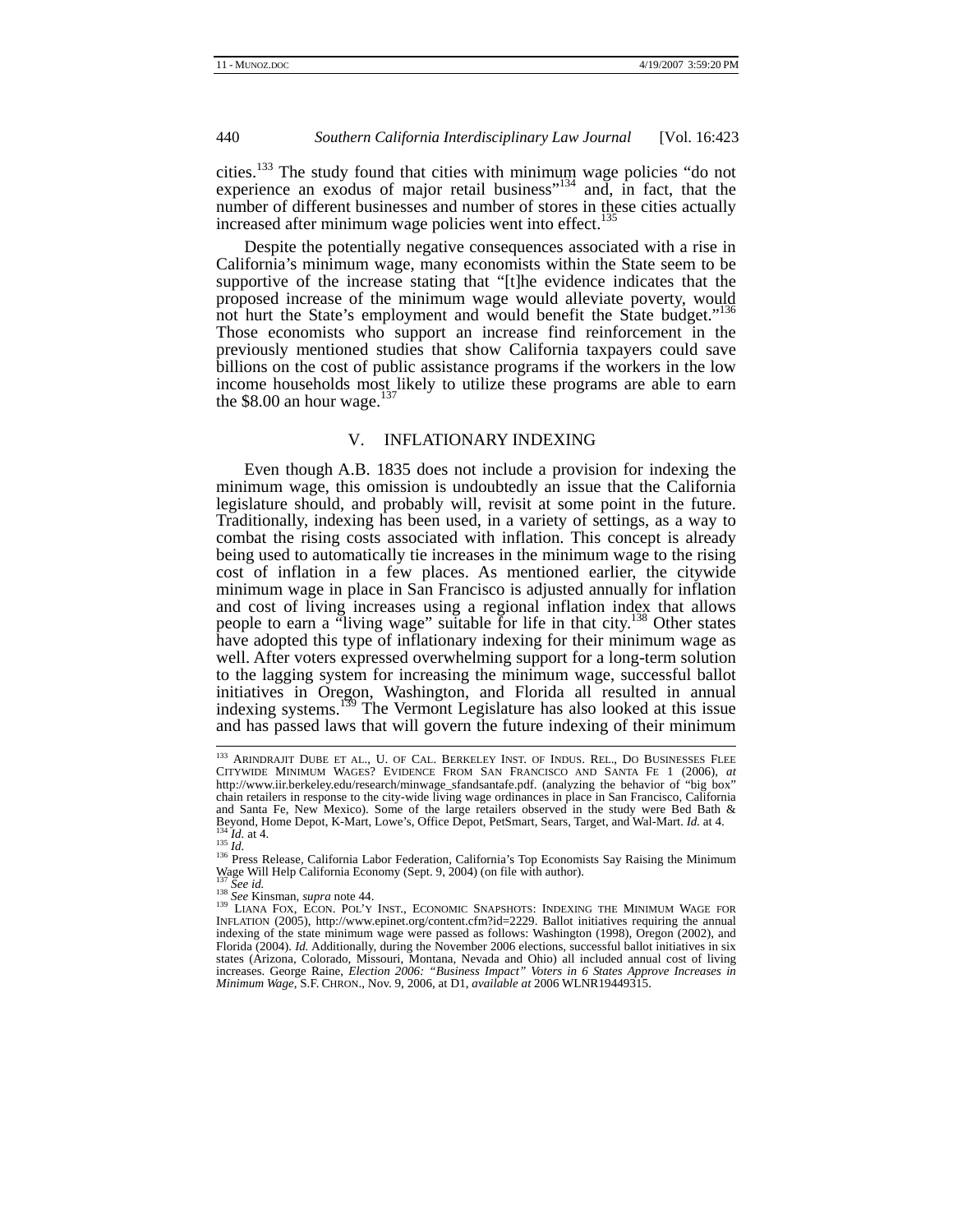wage beginning in 2007.<sup>140</sup> However, the concept of indexing is not limited in its application to merely the minimum wage; it has historically been utilized to combat inflationary increases in other government programs as well. Federal pensions are indexed for inflation and, since 1910, many union contracts incorporate indexing to make sure organized labor rates do not lag behind cost of living standards.<sup>141</sup> Most notably, inflationary indexing is used to regulate increases in Social Security benefits.

# A. THE INDEXING OF SOCIAL SECURITY BENEFITS

While the Social Security benefits system varies substantially in both purpose and execution from minimum wage legislation, the concept of indexing is something that is applicable to both. Currently, Social Security benefit increases are based upon wage indexing, which offers some guarantee that recipients' benefits are pegged to their accustomed standard of living. The current system of indexing Social Security benefits was originally set up in the 1972 amendments to the Social Security Act of 1935. The legislature decided that annual cost of living adjustments (COLAs) were the best way to ensure that recipients' benefits kept up with inflation.<sup>142</sup> As issues come up regarding the best way to reform an ailing Social Security system, the COLAs are often the center of debate. In 1983, in an attempt to decrease the cost of administering Social Security, legislation was passed that delayed each year's COLA by six months.<sup>1</sup>

#### 1. *Calculating the COLA: The Consumer Price Index*

While there is no perfect gauge of inflation, Congress was forced to choose from a range of imperfect indexes when deciding what measure to use when calculating the effect of inflation on Social Security benefit increases.<sup>144</sup> Under the 1972 amendments to the Social Security Act, Congress decided that future Social Security benefit increases, beginning on January 1, 1975, would be linked to the Consumer Price Index (CPI).<sup>145</sup> Specifically, in order to calculate the annual COLA, the Social Security Administration relies on the Consumer Price Index for Urban Wage Earners

<sup>&</sup>lt;sup>140</sup> Katherine Stapp, *Labor-U.S.: Congress Won't Raise Minimum Wage, but States Will*, INTER PRESS

SERVICE (New York), January 7, 2006.<br>
<sup>141</sup> Quigley, *supra* note 11, at 550–51.<br>
<sup>142</sup> See 42 U.S.C. § 415(i) (2000) (outlining the procedure for determining the annual COLA).<br>
<sup>142</sup> See 42 U.S.C. § 415(i) (2000) (outlin

<sup>54</sup> HASTINGS L.J. 1375, 1402–03 (2003) (noting that there are billions of prices to consider when studying modern economies and it would be virtually impossible to accurately monitor their constant movements).

<sup>&</sup>lt;sup>145</sup> See SHERYL R. TYNES, TURNING POINTS IN SOCIAL SECURITY: FROM "CRUEL HOAX" TO "SACRED<br>ENTITLEMENT" 140 (Stanford University Press 1996). The indexing of benefit increases to the CPI was one of several provisions included in the 1972 amendments. Others included increasing the amount an Social Security beneficiary under age seventy-two could earn and still receive benefits from \$1680 to \$2100; providing a minimum monthly benefit of \$170 for persons who worked in Social Securitycovered employment for at least thirty years; and made sixty-two the age used for computing early retirement for men as it already was for women. *Id.*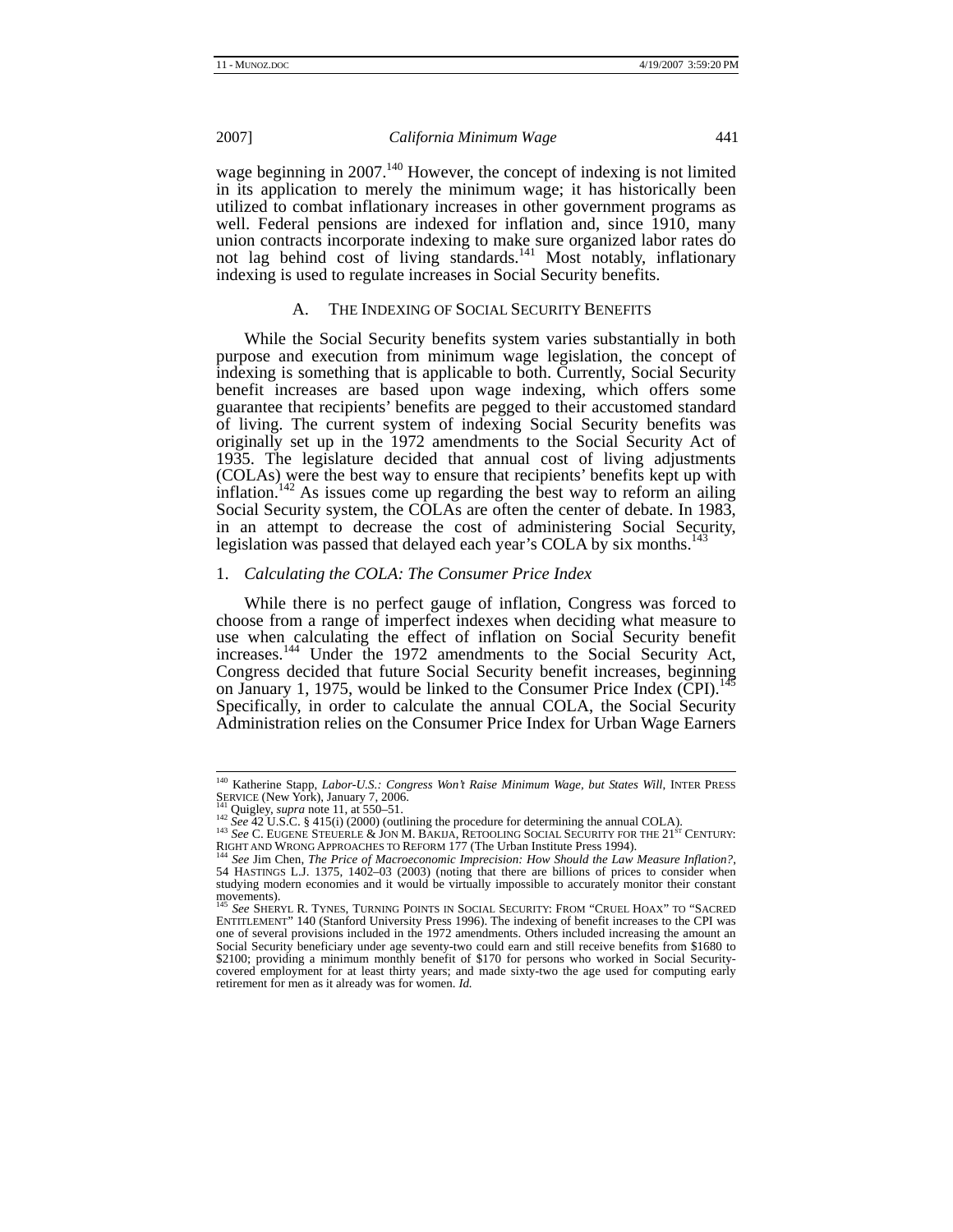and Clerical Workers (CPI-W).<sup>146</sup> The CPI-W, one of two population group indexes published monthly by the United States Department of Labor's Bureau of Labor Statistics, is calculated by compiling and tracking expenditures by urban wage earners and clerical workers.<sup>9147</sup> The CPI-W covers approximately thirty-two percent of the total population of the United States and changes in the CPI-W affect the income of over 47.8 million social security beneficiaries.<sup>148</sup> The COLA for each year is equal to the percentage increase in the CPI-W from the third calendar quarter of one year to the third quarter of the next.<sup>149</sup> For instance, the most recent COLA, effectuated in December 2006, was calculated by measuring the increase from the third calendar quarter of 2005 to the third quarter of  $2006$ .<sup>150</sup> The percentage increase in the CPI-W for this time period was 3.3%. The calculation of this percentage increase is as follows (rounded to the nearest one-tenth of one percent):

# $(199.1 - 192.7) / 192.7 \times 100 = 3.3 \%$ <sup>151</sup>

Congress has noted that linking benefit increases to the CPI and its subindexes may not be the most efficient method to calculate annual COLAs, and they have instructed the National Commission of Social Security to look into "the need to develop a special Consumer Price Index for the elderly, including the financial impact that such an index would have on the costs of the programs established under the Social Security Act."<sup>152</sup> This concern is likely due to the CPI's tendency to overstate inflation and because tracking the purchases of urban dwelling clerical workers may not appropriately reflect the lifestyle of the elderly. Despite this acknowledgment, the annual increases in benefits remain tethered to the rate of inflation calculated by analyzing the CPI.<sup>153</sup>

# 2. *Recent Attempts at Reform: Progressive Indexing*

By indexing increases in Social Security benefits according to the CPI-W, beneficiaries are actually seeing their benefits increase according to

 <sup>146</sup> Social Security Administration, *Latest Cost-of-Living Adjustment*, Oct. 18, 2006, *at*  http://www.ssa.gov/OACT/COLA/latestCOLA.html.

The Bureau of Labor Statistics publishes indexes for two population groups: a CPI for All Urban Consumers (CPI-U) and a CPI for Urban Wage Earners and Clerical Workers (CPI-W). The CPI-U differs from the CPI-W in that it measures expenditures by urban wage earners and clerical workers, professional, managerial, and technical workers, the self-employed, short-term workers, the unemployed, retirees, and others not in the labor force, while the CPI-W only includes expenditures by those in hourly wage earning or clerical jobs. US Department of Labor, Bureau of Labor Statistics website, *at* http://www.bls.gov/cpi/cpiovrvw.htm#item2 (last visited Mar. 10, 2006).<br><sup>148</sup> *See id.* The CPI-U covers approximately eighty-seven percent of the United States population, a

much larger segment than is covered by the CPI-W. *Id.*<br><sup>149</sup> *See* Social Security Administration, *supra* note 146. The third calendar quarter includes the months

of July, August, and September. *Id.* <sup>150</sup> *See* Social Security Administration, *supra* note 146. The actual averages were 192.7 and 199.1 for the third quarters of 2005 and 2006, respectively. *See* Social Security Admi

<sup>&</sup>lt;sup>151</sup> See Social Security Administration, *supra* note 146.<br><sup>152</sup> See Chen, *supra* note 144, at 1405–06 (quoting language from 42 U.S.C. § 907(a)).<br><sup>153</sup> See Social Security Administration, *supra* note 146.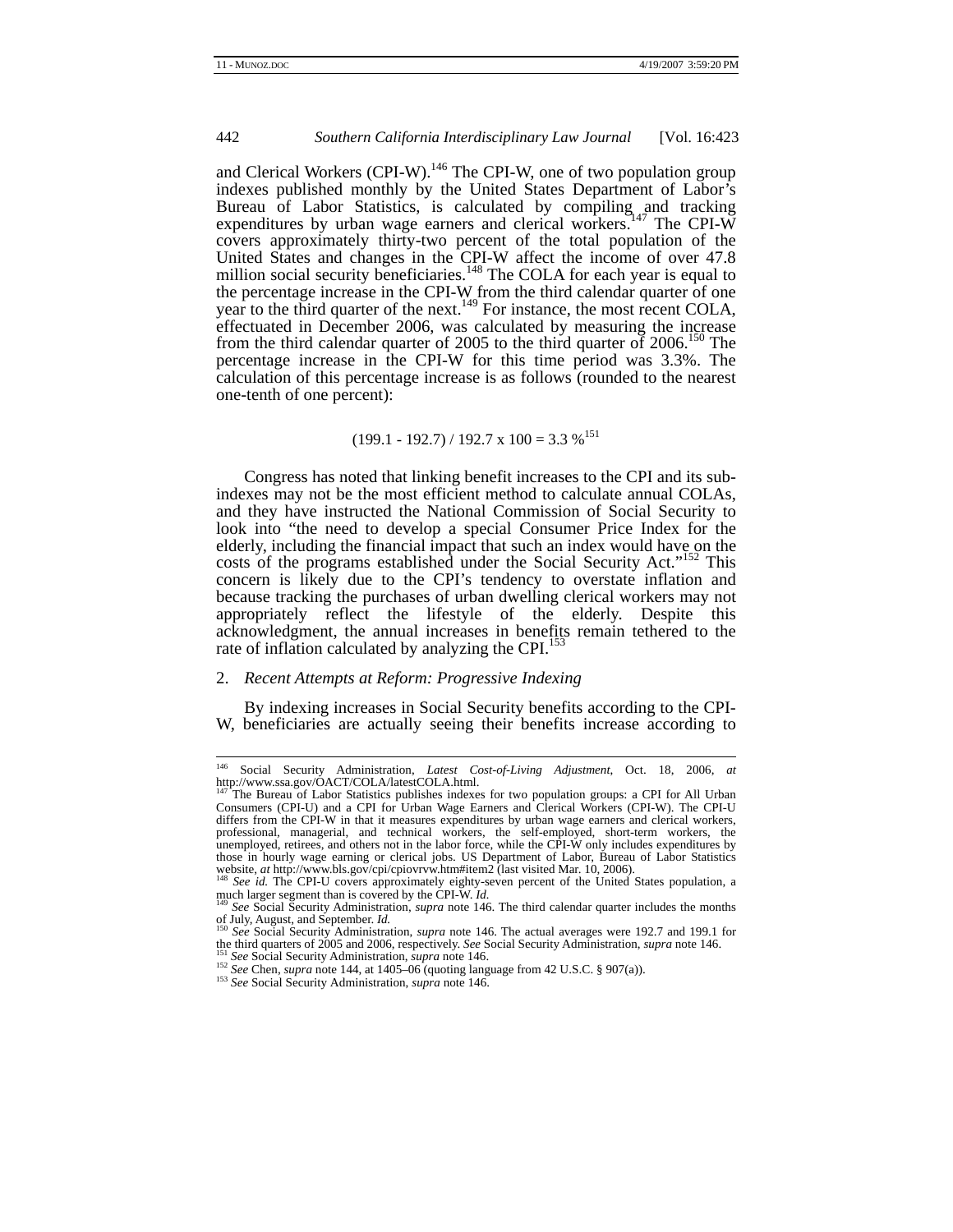wage inflation, not price inflation. Historically, wages have risen at a much faster rate than prices and the corresponding benefit increases have been cause for concern for those who believe the future of the Social Security system is at risk. This concern has been compounded by the fact that the CPI tends to overstate inflation by approximately 0.80% to 1.60% every year.<sup>154</sup> Arguments have been made that serious consequences could follow if there is no effort to correct the over-indexing of Social Security.<sup>1</sup>

Making Social Security reform a focal point during the beginning of his second term in office, President George W. Bush addressed these concerns by advocating a change in the way benefits are indexed and how inflation is calculated.<sup>156</sup> Originally, the President promoted changing the way all Social Security benefits were calculated by tying yearly increases to a price index instead of a wage index, as well as partially privatizing the system through the creation of personal savings accounts.<sup>157</sup> Under this system unough the creation of personal proposal, the first-year benefits for retirees would be calculated using inflation rates rather than the rise in wages over a worker's lifetime.<sup>1</sup> Because wages tend to rise considerably faster than inflation, the new formula would stunt the growth of benefits, slowly at first but more quickly by the middle of the century.<sup>159</sup> President Bush, however, was unable to gain support in Congress for these reforms, so he switched gears and proposed another overhaul of the indexing system, this time dubbing the plan the "progressive indexing" of Social Security benefits. This progressive indexing would also change benefit calculation from wages to prices, but its application would depend on the beneficiary's income; essentially, the higher a worker's income, the greater the proportion of that income that would be tied to price inflation.<sup>160</sup> This system would also offer increased protection to Americans falling in the poorest income bracket by insuring that they would still receive benefits indexed to wages.<sup>161</sup> The rationale behind this system is that it will greatly reduce the payout of benefits to higher income earning recipients and would result in a greatly needed savings for the Social Security system. This approach has also failed to garner any support from Congress. Democrats rallied together against this plan because any program that will result in a sharp decrease in benefits is, understandably, an issue that few elected officials would be

<sup>&</sup>lt;sup>154</sup> Chen, *supra* note 144, at 1413–14 (referencing findings by the Boskin Commission).<br><sup>155</sup> See Chen, *supra* note 144, at 1413.<br><sup>156</sup> See Joseph E. Stiglitz, *Progressive Dementia: The President May Not Get His Way o Reform, but One Element of the Plan Will Rise Again. It Shouldn't*, ATLANTIC MONTHLY, Nov. 1, 2005, at 42. It was observed that President Bush spent approximately one-fifth of his State of the Union address promoting he plans to "strengthen and save" the current Social Security system. Kathleen Pender, *Whatever Happened to Reform?*, S.F. CHRON., Jan. 31, 2006, at E1, *available at* 2006 WLNR  $1675927.$ 

<sup>157</sup> *See* Jonathan Weisman & Mike Allen, *Social Security Formula on Line: Bush Aides See Change in Benefit Calculation,* PITTSBURGH POST GAZETTE (PA), Jan. 4, 2005, at A6, *available at* 2005 WLNR  $318218.$ <sup>158</sup> See id.

<sup>158</sup> *See id.* <sup>159</sup> *See id.*<sup>160</sup> *See* Stiglitz, *supra* note 156. 161 Workers who have incomes of less than \$25,000 per year would still have their benefits tied to wage increases. Stiglitz, *supra* note 156*.*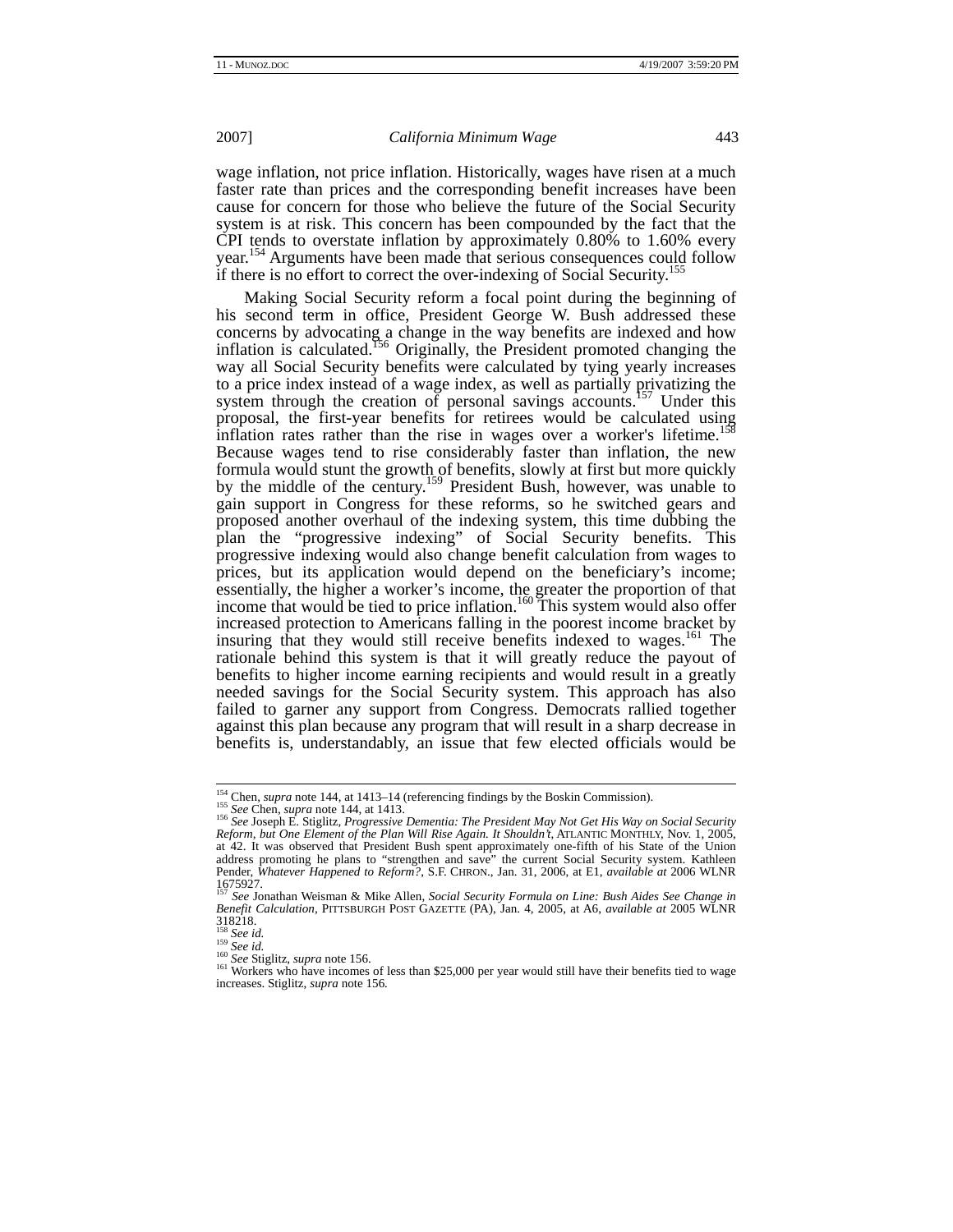willing to support, especially in an election year.<sup>162</sup> As a result, benefits still remain indexed to increases in wages, although it appears likely that the Bush administration will continue to attempt to advocate changing this system as they grapple with the impending Social Security "crisis" and the need to reform the system.

# VI. THE ARGUMENT FOR RAISING *AND* INDEXING CALIFORNIA'S MINIMUM WAGE

It is hard to fathom that Governor Schwarzenegger would, in one breath, address concerns over California's minimum wage earners' ability to keep up with a modest standard of living,<sup>163</sup> and, in the next, completely deny them the mechanism through which to obtain this necessary end. This paradox is the situation California's workers find themselves in despite the long awaited and much needed recent increase in the State's minimum wage. While the Governor has shown his intent to act on the necessity for a higher minimum wage, he has failed to recognize the concurrent need for a system that takes inflation and the quickly rising cost of living in California into account. The decision to increase the State's wage to \$8.00 an hour is a positive step in the right direction, but it is not the solution that will ensure California's low-wage workers are able to earn a sustainable living.

# A. THE NEED FOR A SUSTAINABLE LIVING WAGE

Looking back to the language of the FLSA, in which Congress addressed the need for legislation devoted to the "maintenance of the minimum standard of living necessary for health, efficiency and general well-being of workers," $164$  it is clear that one of the purposes of minimum wage legislation was to provide workers a means to earn a suitable and sustainable living. Unfortunately, with the current system of minimum wage, many working families are struggling to survive on their paychecks. This same thinking undoubtedly applies when looking at state mandated minimum wages.

How is it possible that, despite having full-time jobs, so many Californians are still earning an annual income that places them under the federal poverty level? The main culprit responsible for this alarming trend is the rapid increase of inflation and cost of living standards coupled with the minimum wage's inability to maintain equivalent buying power over time. Under current federal guidelines, a family of three is considered to be living under the poverty level if the household income falls below \$15,670 a year.<sup>165</sup> Using this guideline, a full-time minimum wage worker earning California's current wage of \$7.50 an hour and attempting to support a family of three would fall below the poverty level earning only \$15,600

<sup>&</sup>lt;sup>162</sup> *See* Pender, *supra* note 156.<br><sup>163</sup> *See* quotation excerpted from S.B. 1167 in section IIIA.<br><sup>164</sup> *See supra* text accompanying note 29.<br><sup>165</sup> *California Facts*, *supra* note 81, at 1.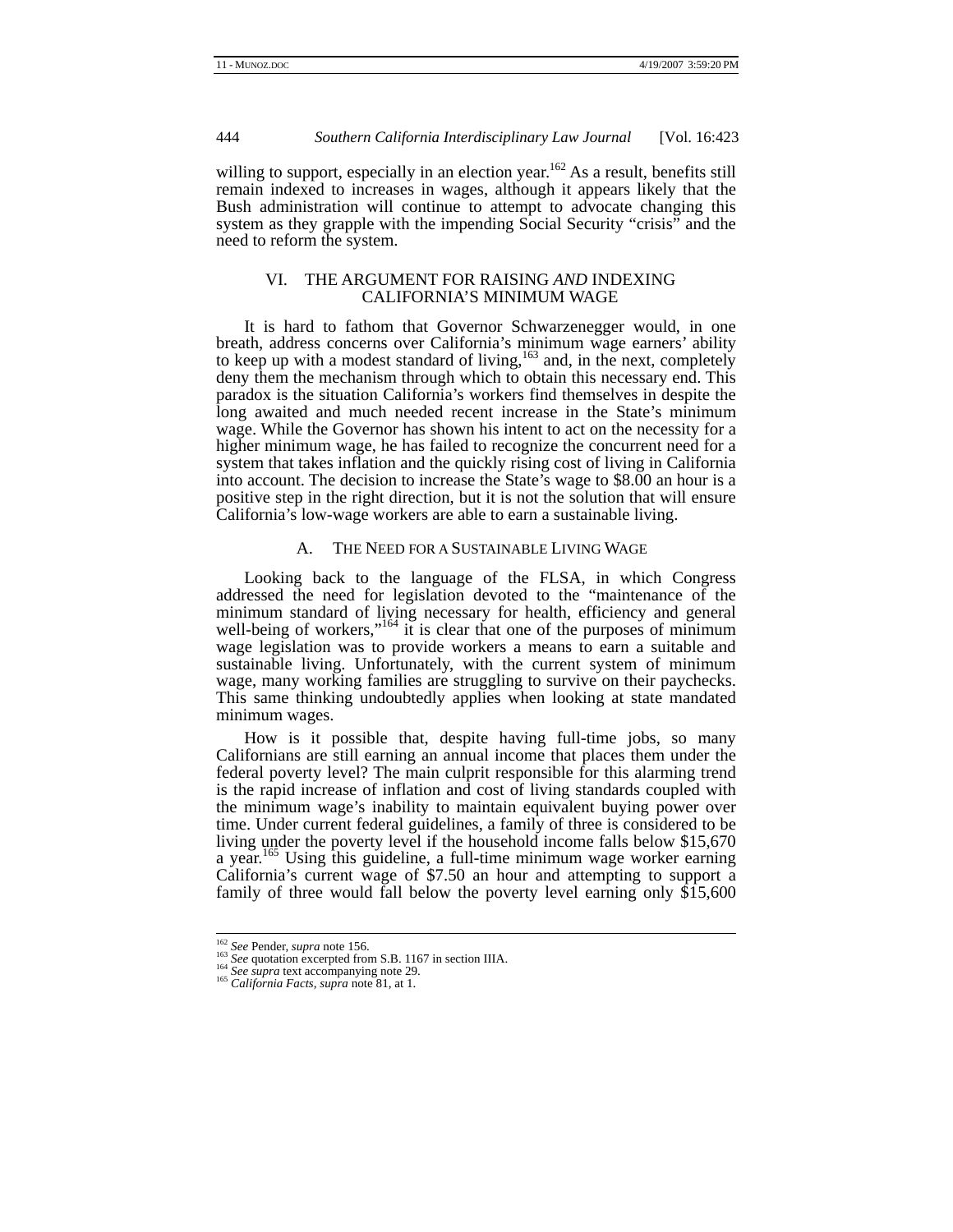gross a year.<sup>166</sup> In 2005, a full-time worker in this situation would have needed to earn \$7.84 an hour to rise above the federal poverty level.<sup>167</sup> Working families living in poverty is symptomatic of the larger issue, which is the inability of the minimum wage to maintain its value in the face of the ever rising rate of inflation.

Over forty years ago the IWC published an annual budget designed to "permit a working woman, entirely dependant on her own resources and supporting no dependants, to maintain a minimum but adequate mode of living."<sup>168</sup> Dubbed "Minnie's Budget," the amount a self-sufficient woman needed to meet the cost of living in California in 1961 dollars was \$2,855 a year or equivalent to an hourly wage of about \$1.40.<sup>169</sup> When this amount is adjusted for inflation, a worker would need to earn an hourly wage of \$9.78 in 2006 dollars to meet the standards set in  $1961$ .<sup>170</sup> Of course, the current minimum wage is nowhere near this rate despite the recent increase. In fact, California's minimum wage has been declining in value ever since it hit the height of its purchasing power in 1968, when the wage stood at \$1.65 an hour.<sup>171</sup> Adjusted for inflation, that amount would translate to well over \$9.00 an hour in 2006 dollars.<sup>172</sup> Without any system of inflationary indexing in place, the purchasing power behind the California minimum wage declined an astounding thirty-one percent between 1968 and 2002.<sup>173</sup> This devaluation is even more alarming when the increasing costs of many basic necessities are taken into account. The cost of living in California is among the highest of any state in the nation.<sup>174</sup> For instance, the National Low-Income Housing Coalition published a study in 2004 that found that the California minimum wage only covers thirty-four percent of the cost of renting a two-bedroom apartment.<sup>175</sup> Numerous other consumer necessities have also increased drastically in price in recent years. Table 2, below, highlights some of the increases.

<sup>&</sup>lt;sup>166</sup> This amount was calculated by assuming an individual was working a forty-hour work week for all fifty-two weeks of the year.

<sup>&</sup>lt;sup>167</sup> As of 2005, a family of three must earn less than \$15,670 a year or work full-time for less than \$7.84 an hour to be considered above the federal poverty level. *California Facts, supra* note 81, at 1. an hour to be considered above the federal poverty level. *California Facts*, *supra* note 81, at 1. 168 DAN GALPERN, CAL. BUDGET PROJECT, CALIFORNIA'S RECENT MINIMUM WAGE INCREASES: REAL

WAGE GAINS WITH NO JOB LOSS; MINIMUM WAGE REMAINS INADEQUATE TO MEET CALIFORNIA'S COST OF LIVING 4 (June 2000), *available at* http://www.cbp.org/2000/bb000601\_minwage.pdf.

<sup>&</sup>lt;sup>169</sup> See id.<br><sup>171</sup> GARCIA, *supra* note 86, at 3.<br><sup>171</sup> See California Facts, supra note 81, at 2.<br><sup>172</sup> See California Facts, supra note 81, at 1.<br><sup>173</sup> GALPERN, supra note 168.<br><sup>174</sup> See Brad A. Greenberg, Soaring Costs *Ends Meet*, DAILY NEWS (L.A.), May 11, 2006, at N1, *available at* 2006 WLNR 8137991 (noting that the price of buying a home, purchasing gasoline and paying for utilities in California is increasing a rate much higher than most other states in the country); *see also* Sandy Miller, *The Cost of Living: Local Cost of Living Edges Up Compared With National Average*, THE TIMES-NEWS (ID), Nov. 20, 2006, *available at* 2006 WLNR 20687581 (stating that the cost of living in Fresno, California is 122.4% of the national average and the cost of living in San Francisco, California is 169.2% of the national average).

<sup>175</sup> *See California Facts*, *supra* note 81, at 3.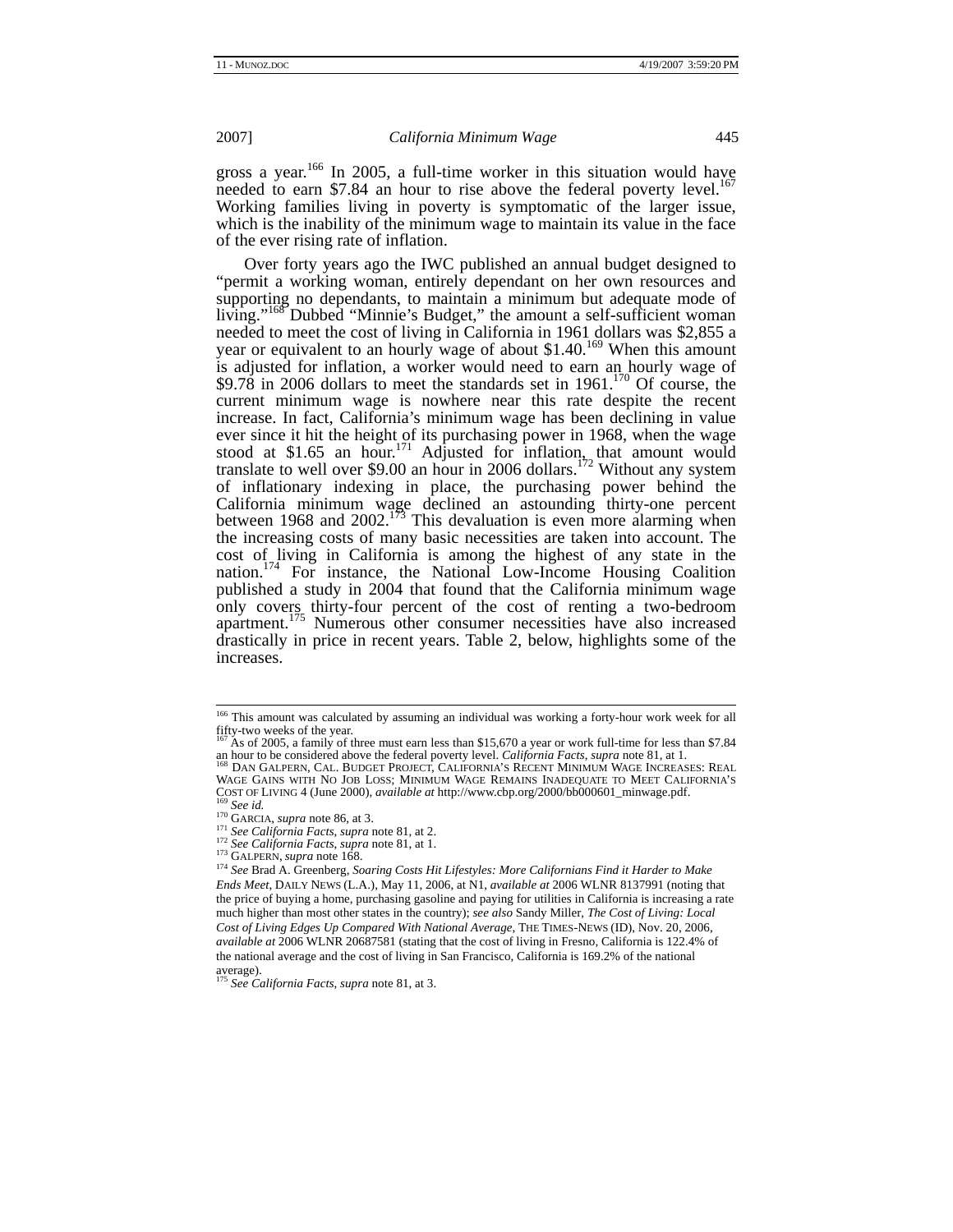| <b>TABLE 2: INCREASE IN COST OF BASIC NECESSITIES FROM</b><br>2000-2005 <sup>176</sup> |               |               |                 |  |
|----------------------------------------------------------------------------------------|---------------|---------------|-----------------|--|
|                                                                                        |               |               | $\frac{0}{0}$   |  |
| <b>Basic Consumer Necessities</b>                                                      | 2000          | 2005          | <b>Increase</b> |  |
| Housing wage needed for 2                                                              |               |               |                 |  |
| bedroom apartment at market rate                                                       | \$15.22/hour  | \$22.09/hour  | 45%             |  |
| Gallon of gas                                                                          | \$1.66/gallon | \$2.39/gallon | 44%             |  |
| Gallon of milk (Sacramento)                                                            | \$2.91/gallon | \$3.59/gallon | 23%             |  |
| California State University tuition                                                    | \$1,328/year  | \$1,572/year  | 18%             |  |
| Childcare costs                                                                        | \$8,494/year  | \$9,691/year  | 14%             |  |

The California Budget Project annually publishes an estimated "basic family budget" that reflects the amount citizens need to earn in order to cover the cost of basic living expenses. In 2005, they determined that a single adult working full-time for a year would need to earn \$12.44 an hour to cover these costs and a single parent with two children would need to earn \$25.96 an hour to  $\overline{d}$  o the same.<sup>177</sup> Although there is no recommendation in place that this amount should represent a starting or minimum wage, it serves to highlight the great disparity that exists between the state mandated wage and what is actually needed to financially support a family or individual living in California. If California wants to give its workers a chance to earn an income that will allow people to cover the cost of living in the State, the current system governing minimum wage increases is due for a major overhaul. The recent two-tiered increase in the minimum wage will slow down the widening wage gap caused by inflation, but it only partially addresses what is ailing California's low-wage workers.

#### B. INDEXING CALIFORNIA'S MINIMUM WAGE: A LONG TERM SOLUTION

The best method to address the increased cost of living in California is to tie automatic future increases in the minimum wage to a system of indexing that properly reflects inflationary increases. Similar systems are already successfully in place in other states. As the first state to implement an indexing system in 1998, Washington has been able to adequately maintain the real value of their minimum wage after an initial increase.<sup>178</sup> When compared with the rapidly declining value of the federal minimum wage, Washington's indexed wage has retained a consistent real value which means that the minimum wage is keeping pace with the rising costs

<sup>176</sup> *California Facts*, *supra* note 81, at 2. 177 *See California Facts*, *supra* note 81, at 1–2. 178 *See* Fox, *supra* note 139.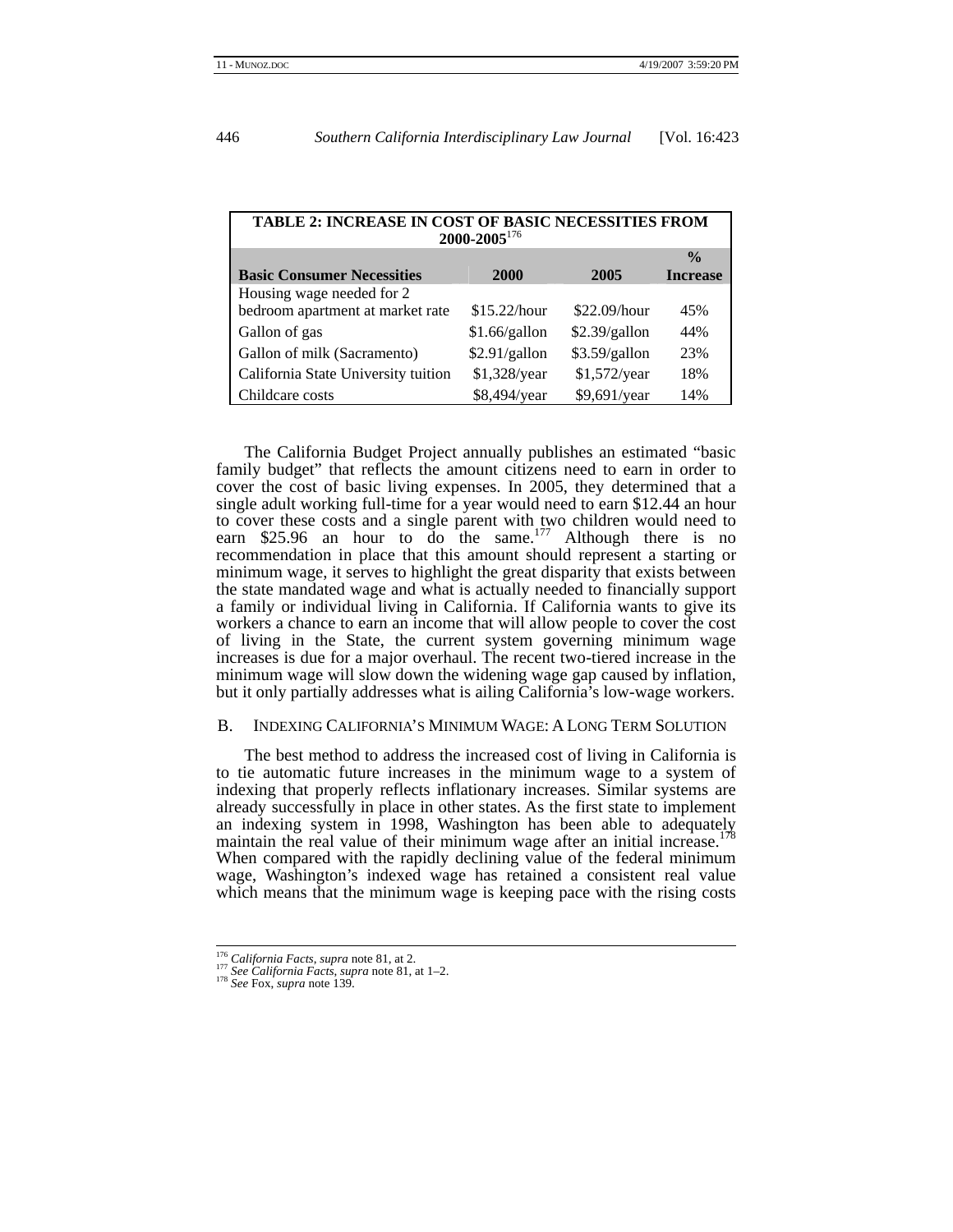of goods and services associated with living in the State.<sup>179</sup> As previously mentioned, California's minimum wage has not maintained its real value and has been sliding downward since it hit its highest buying power almost 40 years ago. Indexing the minimum wage would alleviate this problem and allow the minimum wage to keep up with increases in inflation and the cost of living in the State.

Similar to the system set by the Social Security Administration, indexing the minimum wage can help people maintain their accustomed style of living, even as inflation increases. Social Security beneficiaries depend on their annual upward COLAs in order to preserve their standard of living. An estimated sixty percent of the program's beneficiaries rely on Social Security for over half of their income.<sup>180</sup> If these benefits were not tethered to an indexing system, retired Americans would not be able to maintain their lifestyle in the face of inflation and would be "forced to suffer though the so-called golden years' that they had worked all of their lives to enjoy."<sup>181</sup> In this respect, Social Security beneficiaries are dependent on their benefit checks in the same way low-wage workers are dependent on the paychecks they bring home to support their families. Indexing the minimum wage will allow workers in lower income brackets to uphold their standard of living, or at least to keep pace with inflation, just as the beneficiaries of Social Security have been able to do since 1975.

However, unlike Social Security benefits, it may be unwise to tie the inflationary indexing of California's minimum wage to a national index such as the CPI. The CPI looks at trends and the impact of inflation on national wages. Using this index may not account for the specific effects inflation has on the cost of living in California. Since California is one of the most expensive states in the nation, any index being used to determine wages within the State would have to take this into consideration. Washington currently ties its yearly increases to a system that appears to incorporate a modified version of the CPI used for Social Security, where yearly increases are a result of considering inflation for urban wage earners and clerical workers over the previous twelve month period.<sup>182</sup> Oregon's minimum wage increases are tied to the United States "city average" consumer price index, $^{183}$  and the city of San Francisco uses a regional inflation index that reflects the specific cost of living increases of living in that city.184 All three of these indexing programs enjoy successful

<sup>&</sup>lt;sup>179</sup> See id. at fig. A. While the Washington minimum wage has maintained its value since the inception of the indexing legislation, it is still not enough to raise a worker, supporting a family of three, above

the poverty threshold. *Id.* **180** *See Social Security Progressive Indexing Plan Would Drastically Reduce Benefits***, STATE NEWS SERVICE, July 8, 2005.** 

See id. (quoting Congressman Elijah Cummings (D-Maryland) on his opposition to President George W. Bush's progressive indexing of social security benefits plan, which would drastically reduce benefits paid out to the programs' beneficiaries) (emphasis added).

paid out to the programs' beneficiaries) (emphasis added). <sup>182</sup> *See* Andy Furillo, *Increase in California's Minimum Wage Leaves Some Wanting More*, SCRIPPS HOWARD NEWS SERVICE, Jan. 6, 2006. Social Security's yearly COLAs are determined by consulting the CPI-W, which also looks at wages earned by urban clerical workers, but only analyzes a three month period in the preceding year. *See* Social Security Administration, *supra* note 146. 183 *See* Furillio, *supra* note 182. 184 *See* REICH ET AL., *supra* note 54, at 1.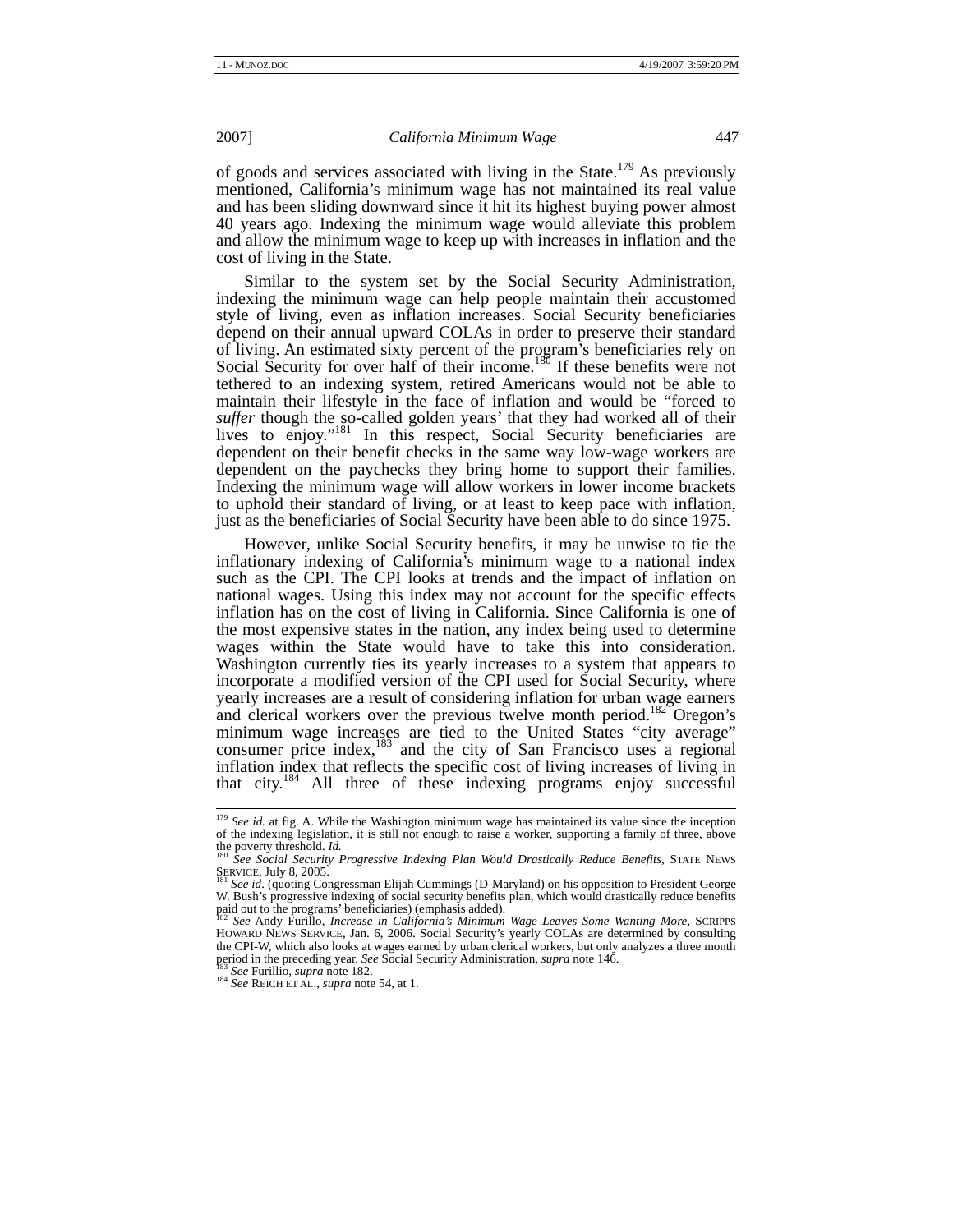implementation and California should look to them when deciding which index to use. Ultimately, California's low-wage workers will benefit the most if the government uses an index that reflects the specific financial demands placed on an individual living in the State. California legislators should consider utilizing a regional inflationary index, like the one being consulted for San Francisco's yearly increases, that takes into account all of the unique effects inflation has on the cost of living in California.

# 1. *Indexing Will not be Harmful to Employment or Business Interests in California*

Contrary to the fears of those opposed to indexing the minimum wage, implementing this type of program does not seem to result in a loss of jobs or in overly burdensome costs for employers. In Oregon, indexing the minimum wage has had no negative impact on employment as the State enjoyed twice the job growth of the rest of the country in the time period following the implementation of indexing.<sup>185</sup> Since voters approved the indexing initiative, 91,500 new jobs were created in Oregon and the State ranks ninth in the nation in overall job growth.<sup>186</sup> Similarly, the annual increases in San Francisco's minimum wage have not caused any measurable increase in unemployment—employment in affected businesses, namely restaurants and limited service restaurants, has actually increased by  $2.5\%$  since indexing began.<sup>187</sup> Workers in these affected businesses are also remaining employed for longer periods of time and are more likely to be employed on a full-time basis than before the citywide ordinance was passed.<sup>188</sup> Affected businesses in San Francisco did increase their prices by approximately 2.8% following the inception of the indexing program,189 but it seems as though demand has not decreased enough to cause a correlated decrease in the workforce.<sup>190</sup> This price increase was concentrated in limited-service restaurants that historically employ greater numbers of minimum wage employees, $^{191}$  and, as discussed earlier, have a relatively inelastic demand for their products. Given the success of indexing legislation in San Francisco, Oregon, and Washington, California lawmakers should not be afraid that automatic increases will have severe consequences for the State's employment rates. Employers may actually

 <sup>185</sup> *See* John M. Broder, *States Take Lead in Push to Raise Minimum Wages*, N.Y. TIMES, Jan. 2, 2006, at A1 (quoting the former President of the Oregon A.F.L.-C.I.O., Tim Nesbitt); *but see* Furillo, *supra* note 182 (reporting that, as of November 2005, Oregon had an unemployment rate of 5.8% and was tied with Tennessee for the ninth-worst rate of unemployment in the country). Unemployment rates in Oregon can also be attributed to factors other than the increase in the minimum wage, namely the dot-com crash For the late 1990's and the decline of the timber industry. See California Facts, supra note 81, at 5.<br><sup>186</sup> See California Facts, supra note 81, at 5 (citing statistics published by the Oregon Center for Public

Policy).<br><sup>187</sup> See REICH ET AL., *supra* note 54, at 4.

<sup>&</sup>lt;sup>188</sup> Higher pay is usually associated with higher worker retention; this was especially true for limited-<br>service restaurants affected by the ordinance. REICH ET AL., *supra* note 54, at 5.<br><sup>189</sup> See REIGH ET AL.

<sup>&</sup>lt;sup>189</sup> See REICH ET AL., *supra* note 54, at 4.<br><sup>190</sup> But see Editorial Wage Savvy, PRESS ENTERPRISE (Riverside, CA), Jan. 16, 2006, at B06 (referring to survey of the Golden Gate Restaurant Association which showed that eighty-nine percent of restaurants in San Francisco were forced to raise their prices "significantly" and that fifty-four percent cut their workforces). <sup>191</sup> *See* REICH ET AL., *supra* note 54, at 6.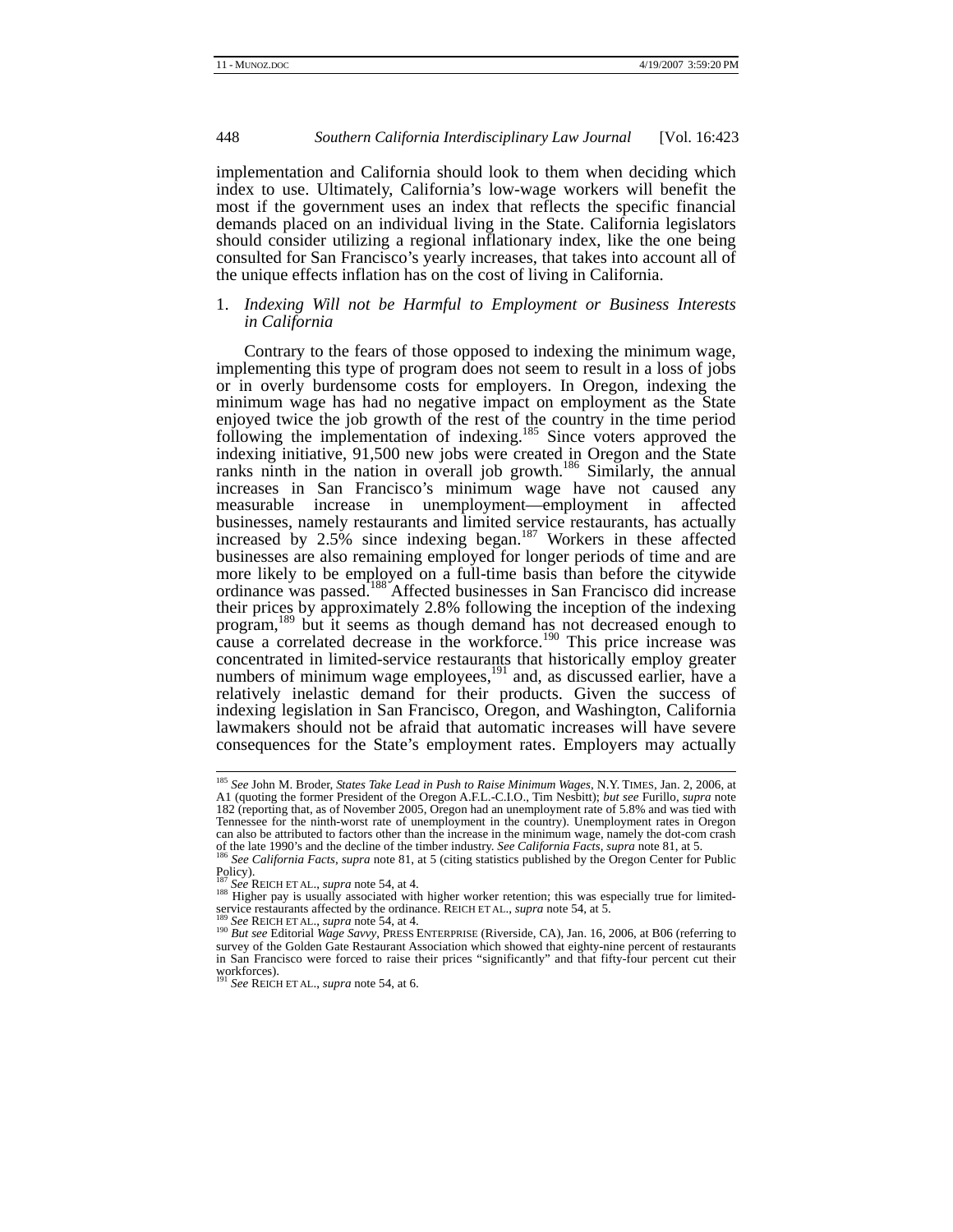benefit from a consistently applied annual increase because they will be able to accurately predict future increases in their labor costs. Businesses will no longer be in the dark about when and by how much the minimum wage will increase. With the knowledge that labor costs will minimally increase each year, employers will be able to adjust their business plans accordingly and operate more smoothly.

# 2. *Indexing Will Decrease Public Assistance Expenditures and Fuel the Economy*

Annually increasing the minimum wage according to inflation would also help alleviate the pressures placed on an already heavily utilized public assistance system in California. Dependence on this system is not predicated on lack of work or only part-time work, rather, as the UC Berkeley study discussed earlier demonstrates, individuals attempting to support a family while working full-time must often turn to these programs for help. Researchers have found that the government, and taxpayers, could save approximately \$2.7 billion in public assistance payments if current recipients earned a wage of at least  $$8.00$  an hour.<sup>192</sup> Raising the current minimum wage by \$1.25 over the next two years will allow full-time workers earning this rate to decrease their dependence on government assistance and public welfare programs. However, without corresponding annual increases, inflation will ultimately eat away at the worker's ability to sustain financial independence in the long run.

California can look again to the Social Security system to predict how an automatic increase similar to a COLA can foster self-reliance among the State's lowest wage earners. In the two decades after Social Security benefits became tied to a cost of living index, the number of elderly Americans living below the poverty line decreased dramatically from about thirty-five percent to about fifteen percent.<sup>193</sup> This example helps illustrate that given an adequate income, which has the flexibility to rise at the same rate of inflation, individuals will be better able to meet their own needs.

Indexing the minimum wage will also positively affect California's economy. Raising the minimum wage on a yearly basis will serve as an economic stimulus as workers increase their disposable income. As a result, they will, invariably, spend this additional income on taxable goods and services.<sup>194</sup> Money spent in this manner will flow directly into the State's economy. The State budget will also benefit from yearly increases in income taxes paid by these workers.

<sup>&</sup>lt;sup>192</sup> See ZABIN ET AL., *supra* note 95, at 35.<br><sup>193</sup> See Martin Lyon Levine, *Bibliography: Introduction: The Frame of Nature, Gerontology, and Law,*<br>56 S. CAL. L. REV. 261, 277 (1982) (discussing the trend of increased elderly).

<sup>&</sup>lt;sup>4</sup> See California Facts, *supra* note 81, at 5.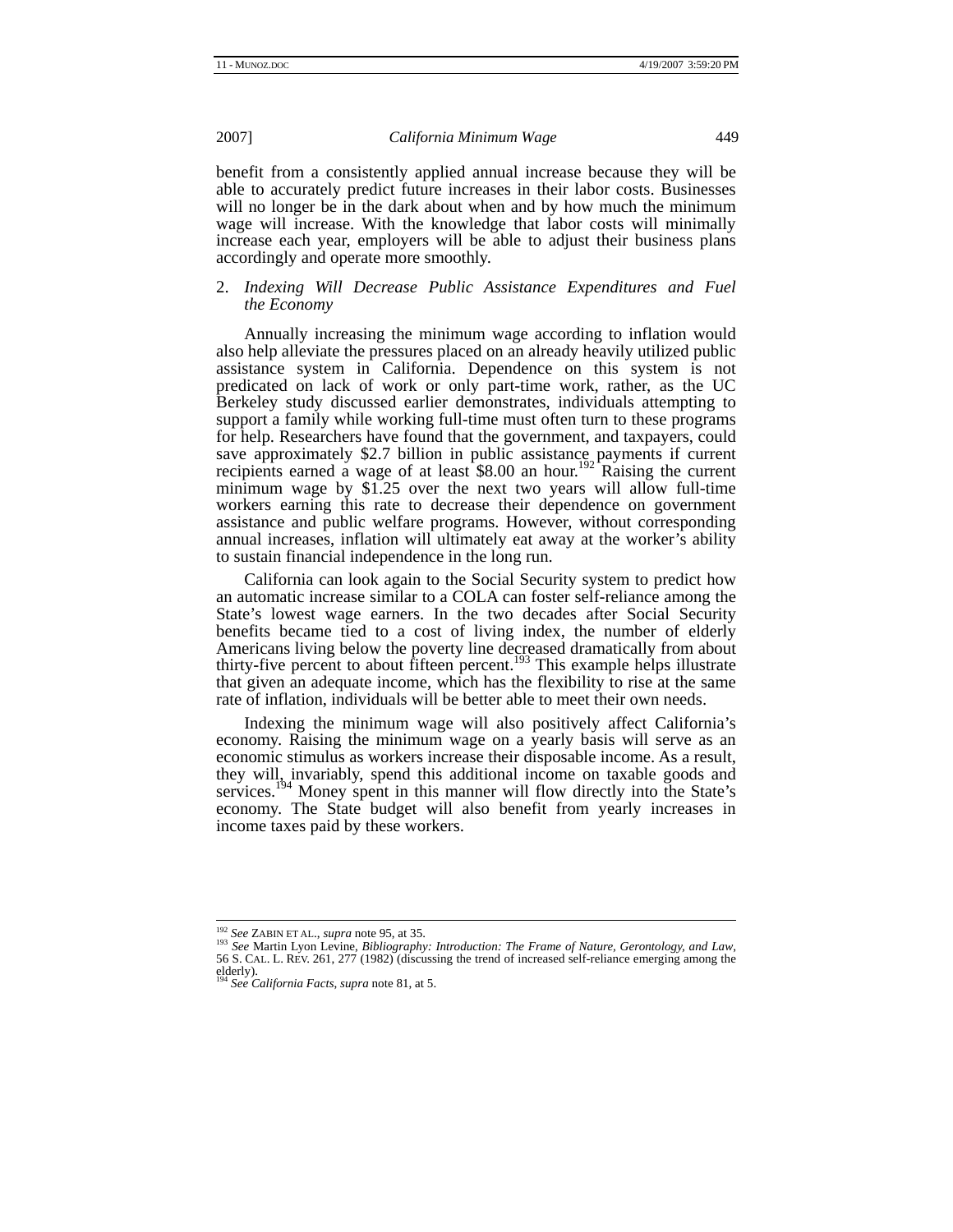### 3. *Automatic Adjustments Will be Free from Political Pressures and Will Save Administrative Resources*

Implementing an annual increase in the minimum wage would also result in tremendous savings of both time and financial resources for administrators and legislators. Automatic indexing would insure that future increases in the minimum wage were tied to the cost of living in California, not the political agendas of the State's lawmakers. When considering whether or not to index Social Security benefits, the Nixon administration supported an automatic increase because it would be less political and less pressure would be placed on Congress.<sup>195</sup> The same thinking certainly applies to indexing California's minimum wage. Now that the California IWC has been de-funded, there is no longer an independent body in place to review and implement increases in the minimum wage in a timely manner. Consequently, this issue must be taken up by the legislative and executive branches of the State government any time a change is proposed. This process has proven to be lengthy and it has, thus far, been to the detriment of the lowest wage earners in the State. The previous three attempts to raise the minimum wage demonstrate how long it can take to break through the bureaucratic red tape and have the issue properly addressed. Governor Schwarzenegger vetoed two separate bills that would have increased the minimum wage because they did not align with his political agenda of the moment. As a result, minimum wage workers have been in limbo for over two years and have been denied the increased wages they desperately need. Inflation does not wait or bend to the whims of politicians and their causes, and increases in the minimum wage should not either. By implementing automatic wage increases every year, lawmakers will no longer have to dedicate time and resources to advocating for, or against, this issue; the minimum wage would be increased according to a neutral, non-partisan indexing procedure.

# VII. CONCLUSION

Recently both the California and Federal governments recognized that an increase in the minimum wage was long overdue. By increasing the State's wage to \$8.00 an hour by  $2008$ ,<sup>196</sup> the passage of A.B. 1835 began the process of bringing California's lowest wage earners closer to achieving sustained financial independence. Unlikely to have negative consequences for employment rates within the State, California taxpayers will also benefit because an increase in the minimum wage will likely reduce the number of people who depend on public assistance programs in order to meet their daily needs.

This increase was a necessary step toward solving the short term problem of the declining value of the California minimum wage. However, if this solution is to be maintained over time, it is essential that the

<sup>&</sup>lt;sup>195</sup> TYNES, *supra* note 145, at 137.<br><sup>196</sup> A.B. 1835, Chapter 230 (Cal. 2006).